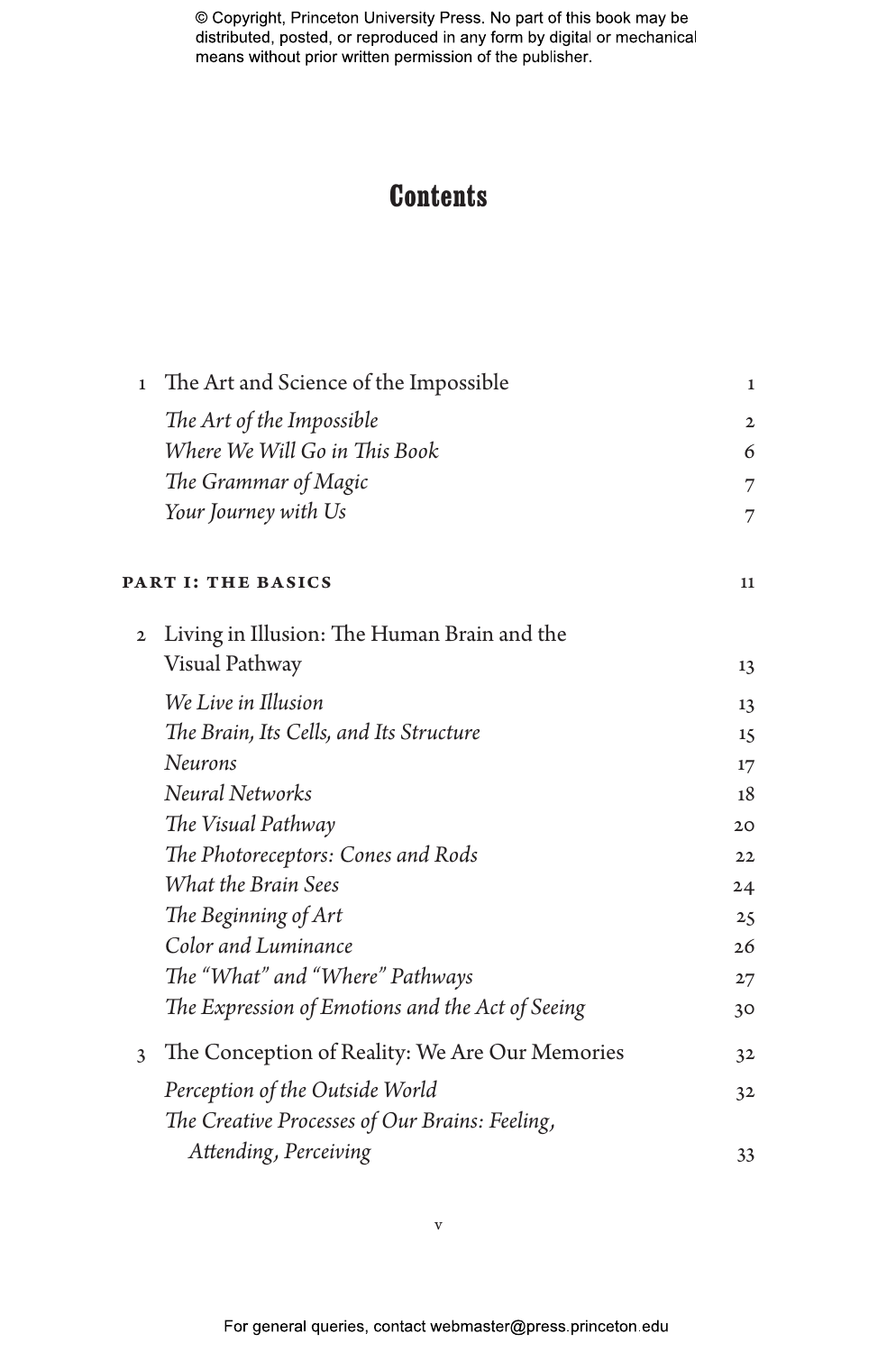vi CONTENTS

|                | How the Brain's Memories Work                                        | 35 |
|----------------|----------------------------------------------------------------------|----|
|                | Sensory Memory                                                       | 37 |
|                | Short-Term Memory                                                    | 38 |
|                | Long-Term Memory                                                     | 39 |
|                | Emotions                                                             | 39 |
|                | Feelings                                                             | 40 |
|                | <b>Emotional Memories</b>                                            | 41 |
|                | PART II: THE MECHANISMS                                              | 43 |
| $\overline{4}$ | We Build an Illusion of Continuity                                   | 45 |
|                | The Limits of the Brain and the Illusion of Continuity               | 45 |
|                | The Particularities of the Field of Vision                           | 46 |
|                | The Various Types of Scanning Movements                              | 48 |
|                | The Image Fusion Process                                             | 49 |
|                | The Illusion of Continuity and Cinema                                | 50 |
|                | The Illusion of Continuity and Sound                                 | 51 |
|                | The Illusion of Continuity: A More General Process                   | 52 |
|                | Change Blindness                                                     | 52 |
|                | Prestidigitation: Is the Hand Faster than the Eye?                   | 56 |
|                | Slow Magic                                                           | 57 |
| 5              | Magic and Contrast: The Key to It All                                | 59 |
|                | The Funny Thing about Magic                                          | 59 |
|                | Contrast and the External Life of a Magic Effect                     | 60 |
|                | We See Relatively, Not Absolutely                                    | 61 |
|                | <b>Contrast Detectors</b>                                            | 64 |
|                | Contrast Depends on Context                                          | 66 |
|                | Contrast in Magic                                                    | 69 |
|                | Avoiding or Reducing Contrast in Magic                               | 70 |
|                | Strategies and Resources during the Presentation<br>of a Magic Trick |    |
|                | Presensory Manipulations                                             | 71 |
|                |                                                                      | 75 |
| 6              | We Filter and Process Only What Is Useful to Us                      | 77 |
|                | The Attention Filter                                                 | 77 |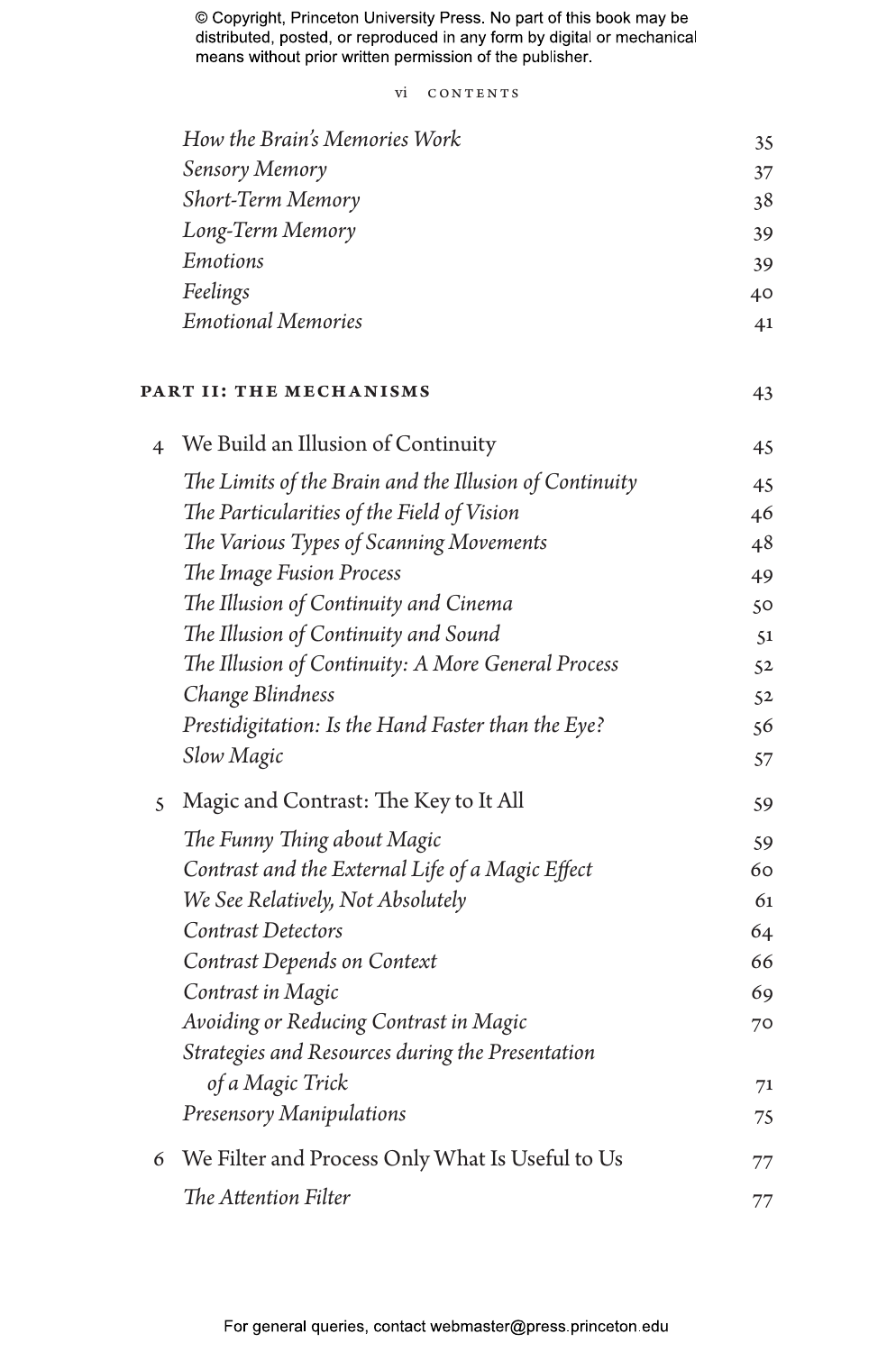CONTENTS vii

|   | <b>Attention and Awareness</b>                          | 78  |
|---|---------------------------------------------------------|-----|
|   | The Concept of "Misdirection" in Magic                  | 79  |
|   | Focal Attention                                         | 80  |
|   | Exogenous Capture of Attention and Open Diversion       | 81  |
|   | The Power of Nonverbal Communication                    | 85  |
|   | Managing the Gaze                                       | 86  |
|   | <b>Priority Movements</b>                               | 88  |
|   | <b>Endogenous Capture and Covert Deviation</b>          | 89  |
|   | Divided Attention                                       | 90  |
|   | Temporary Control or Continuous Direction of Attention  | 95  |
|   | Music as a Tool to Transmit Emotions and                |     |
|   | Synchronize Attention                                   | 97  |
|   | Deactivation of Attention in Magic                      | 98  |
|   | The "Deconstruction" of a Magic Trick                   | 99  |
| 7 | Perceiving Is a Creative Act, but Everything Is Already |     |
|   | in Your Brain                                           | 101 |
|   | To Perceive Is to Interpret                             | 101 |
|   | The So-Called Inverse Problem of Vision                 | 103 |
|   | <b>Bottlenecks in Brain Processing</b>                  | 106 |
|   | The Brain Is Slow                                       | 108 |
|   | Human Beings Anticipate the Future                      | 111 |
|   | Magic as the Art of the Unexpected                      | 113 |
|   | Developing Hypotheses Automatically: Amodal Perception  |     |
|   | in Magic                                                | 114 |
| 8 | To Remember Is to Rebuild                               | 118 |
|   | The Function of Memories                                | 118 |
|   | Explicit (Declarative) Memories                         | 119 |
|   | <b>Stages of Long-Term Memory Formation</b>             | 121 |
|   | Memories Recorded in Especially Emotional Circumstances | 122 |
|   | We Need to Forget in Order to Remember                  | 125 |
|   | The Reconstructive Character of Memory Evocation        | 126 |
|   | <b>False Memories</b>                                   | 128 |
|   | Memories and Memory Manipulation in Magic               | 131 |
|   | Techniques for the Promotion of Forgetfulness in Magic  | 132 |
|   |                                                         |     |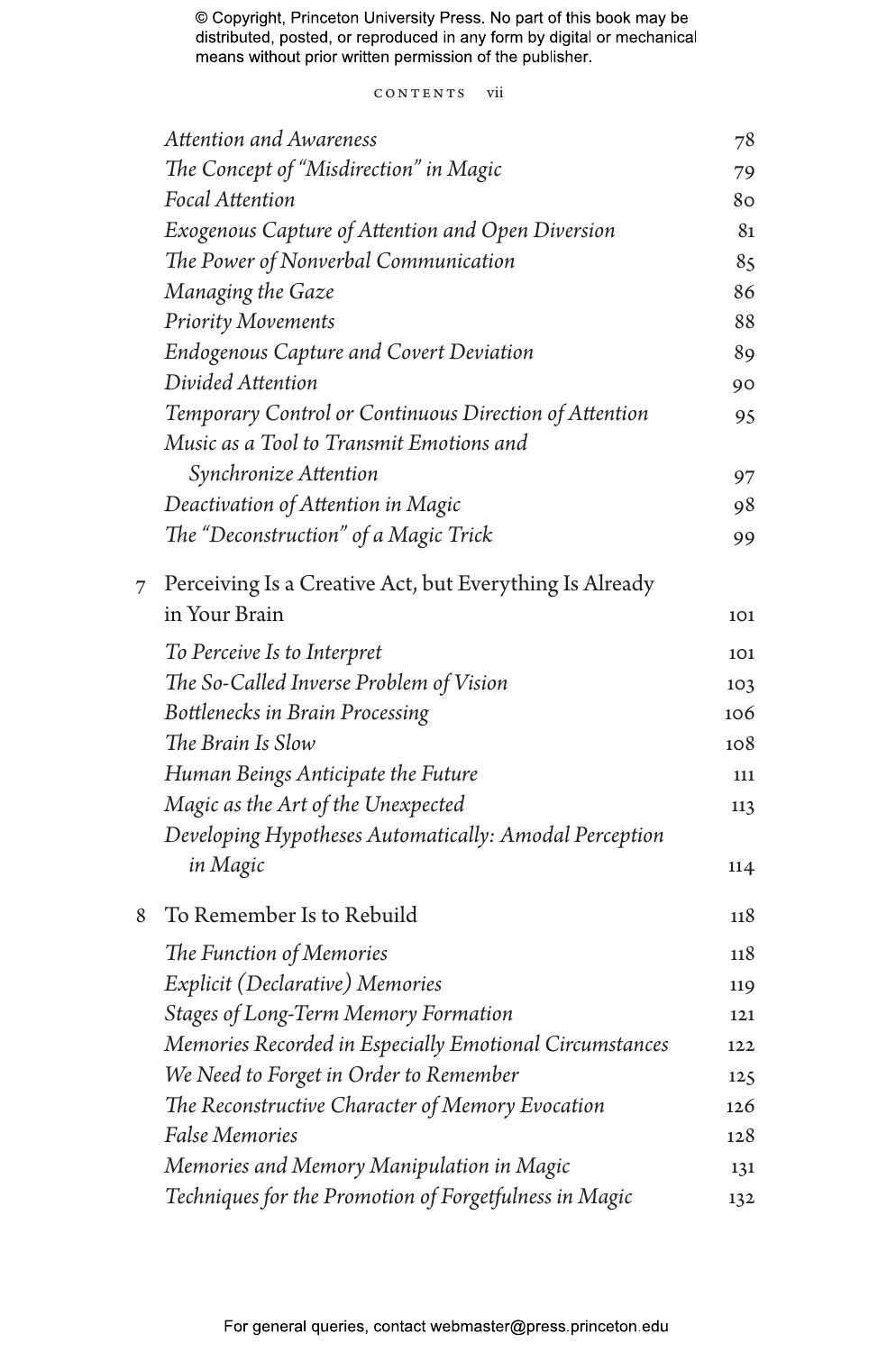viii CONTENTS

|    | Disinformation and False Solutions in Magic          | 133 |
|----|------------------------------------------------------|-----|
|    | Long-Term Memories of a Magic Show                   | 136 |
| 9  | The Undervalued Unconscious Brain                    | 139 |
|    | The Brain Never Rests                                | 139 |
|    | <b>Attention and Awareness</b>                       | 140 |
|    | <b>Attention without Consciousness</b>               | 141 |
|    | Unconscious Perception in Magic                      | 142 |
|    | <b>Implicit Memories</b>                             | 143 |
|    | Subtle Conditioning: The Case of Priming             | 146 |
|    | Priming in Magic                                     | 147 |
| 10 | The Magic of Decision-Making                         | 149 |
|    | The Dual Functioning of the Brain                    | 149 |
|    | Do We Make Expert Decisions?                         | 151 |
|    | Judgments in Situations of Uncertainty and           |     |
|    | <b>Instinctive Decisions</b>                         | 152 |
|    | Types of Forcing                                     | 155 |
|    | Taking a Risk                                        | 158 |
|    | Word Maps                                            | 160 |
|    | The Framing Effect in Magic                          | 162 |
|    | Reflective Decisions                                 | 163 |
|    | Reasoning in Hindsight in Magic                      | 164 |
|    | PART III: THE RESULTS                                | 167 |
| 11 | The Magic Experience and Its Audiences               | 169 |
|    | Experiencing the Illusion of Impossibility           | 169 |
|    | The Emotions of the Magic Experience                 | 170 |
|    | The Unwilling Suspension of Disbelief                | 171 |
|    | The Magic Outcome as Cognitive Dissonance            | 172 |
|    | The Validity of the Illusion of Impossibility        | 174 |
|    | Magic and Superpowers                                | 175 |
|    | Magic in the Twenty-First Century                    | 176 |
|    | Is Live Magic in Front of Spectators the Best Magic? | 178 |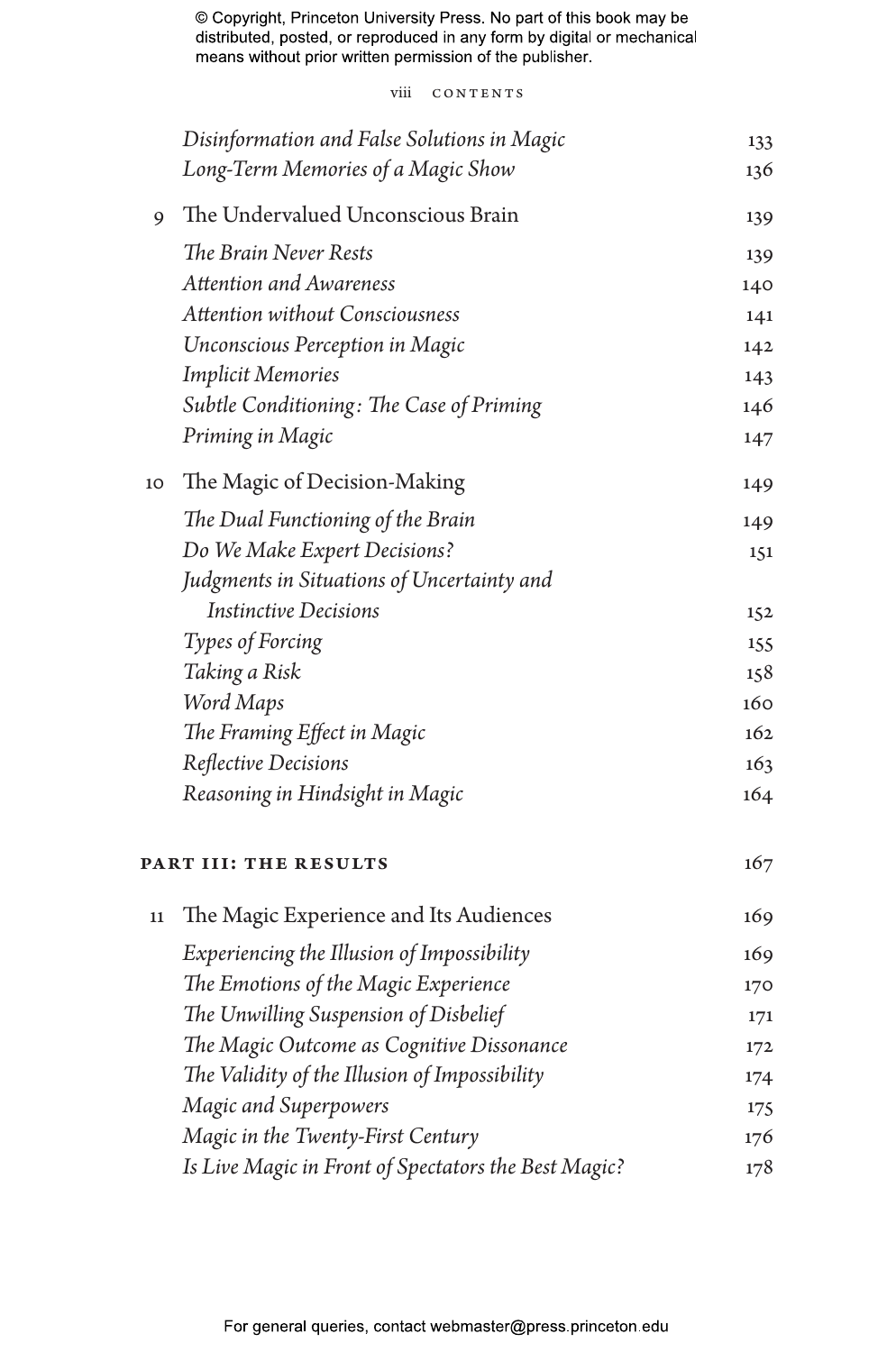### CONTENTS ix

|                       | Magic Audiences                                 | 178        |
|-----------------------|-------------------------------------------------|------------|
|                       | Magic for Children                              | 181        |
|                       | When Magic Provokes the Spectators              | 184        |
|                       | Magic for Magicians                             | 185        |
|                       | The Popularity of Magic                         | 187        |
| 12                    | Wrapping Up: Scientific Research and Magic      | 191        |
|                       | The Science of Magic                            | 191        |
|                       | Is There a Scientific History Related to Magic? | 192        |
|                       | How Could Magic Contribute to Neuroscience?     | 197        |
|                       | Acknowledgments                                 | 201        |
| Notes<br>Bibliography |                                                 | 203<br>213 |
|                       |                                                 |            |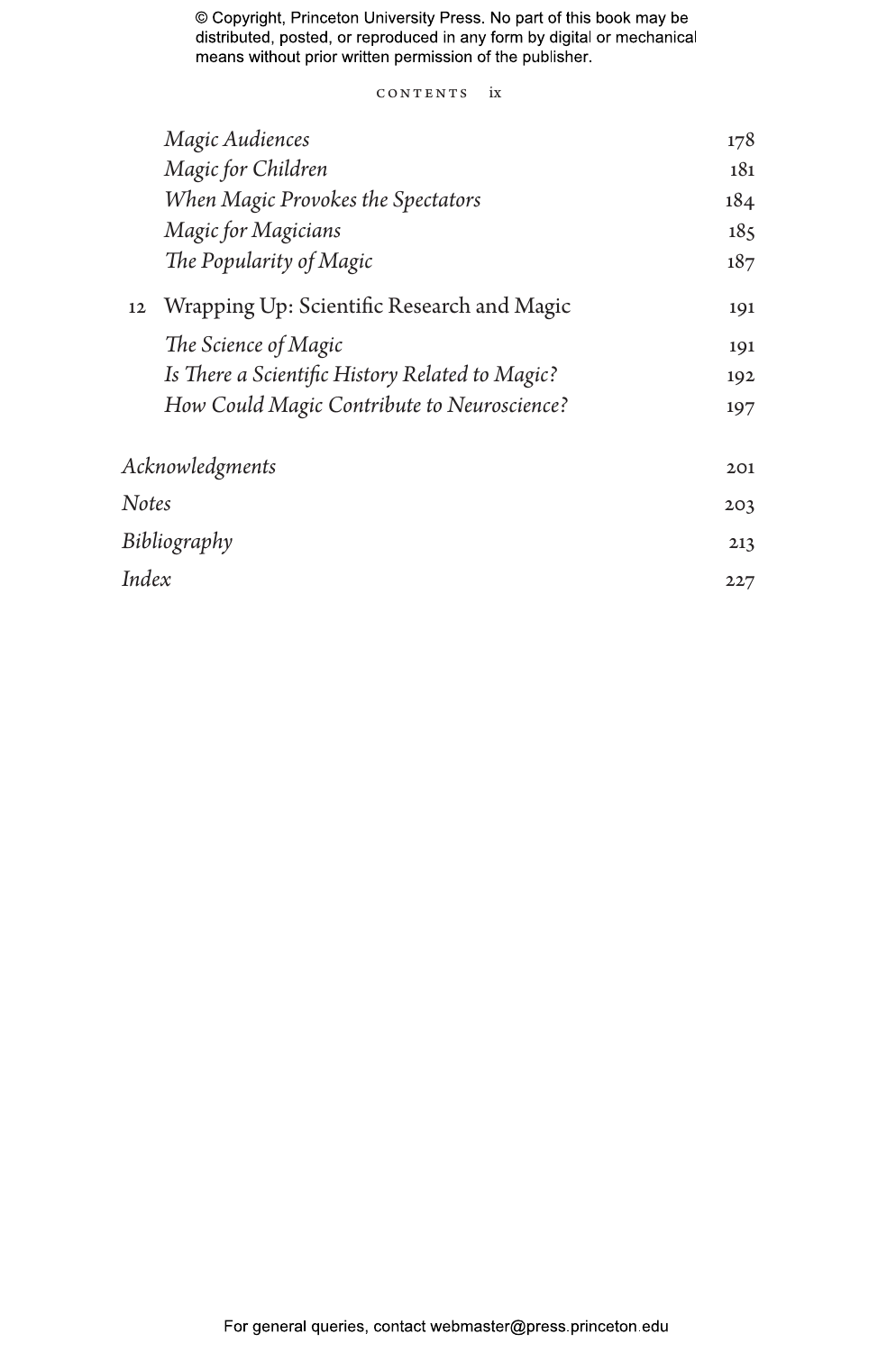# **CHAPTER 1**

# **The Art and Science of the Impossible**

*For many of us, magic is a portal to the days of childhood. Our earliest experiences with the art of the impossible are often experiences of much fanfare, of circuses with a magnificent and varied cast of artists, or costumed magicians making cards appear from bare hands. Even if you have seen only the occasional magic show, no doubt the following scenario will feel somewhat familiar to you, as the experience of magic in many ways unites its spectators, even as magic itself stands apart from all other art forms.*

*A magician onstage shows her audience several seemingly ordinary pieces of wood and, in an instant, assembles them into a cube-shaped box. She places the box on a table, nonchalantly opens it, and from it removes a beautiful bouquet of purple and yellow flowers. Her audience applauds this unexpected appearance. The magician then invites an audience member onstage, asking them to thoroughly examine the inside and outside of the box, to verify that there was nothing special about it. The magician again closes the box and immediately opens it again to remove countless colored handkerchiefs. The audience erupts into a loud and synchronized round of applause. Finally, the magician invites the volunteer to examine the box once more, to ensure that it is indeed empty, and this time asks the volunteer to close it after she is done. The magician opens the box and a pair of beautiful white doves emerge and briefly take flight before returning to her hands. The audience starts again to applaud, many looking at each other in disbelief, unable to believe what they have just witnessed.*

*How did the magician accomplish this feat—the art of the impossible? Magic is an active dialogue between the magician and her audience, but the* 

1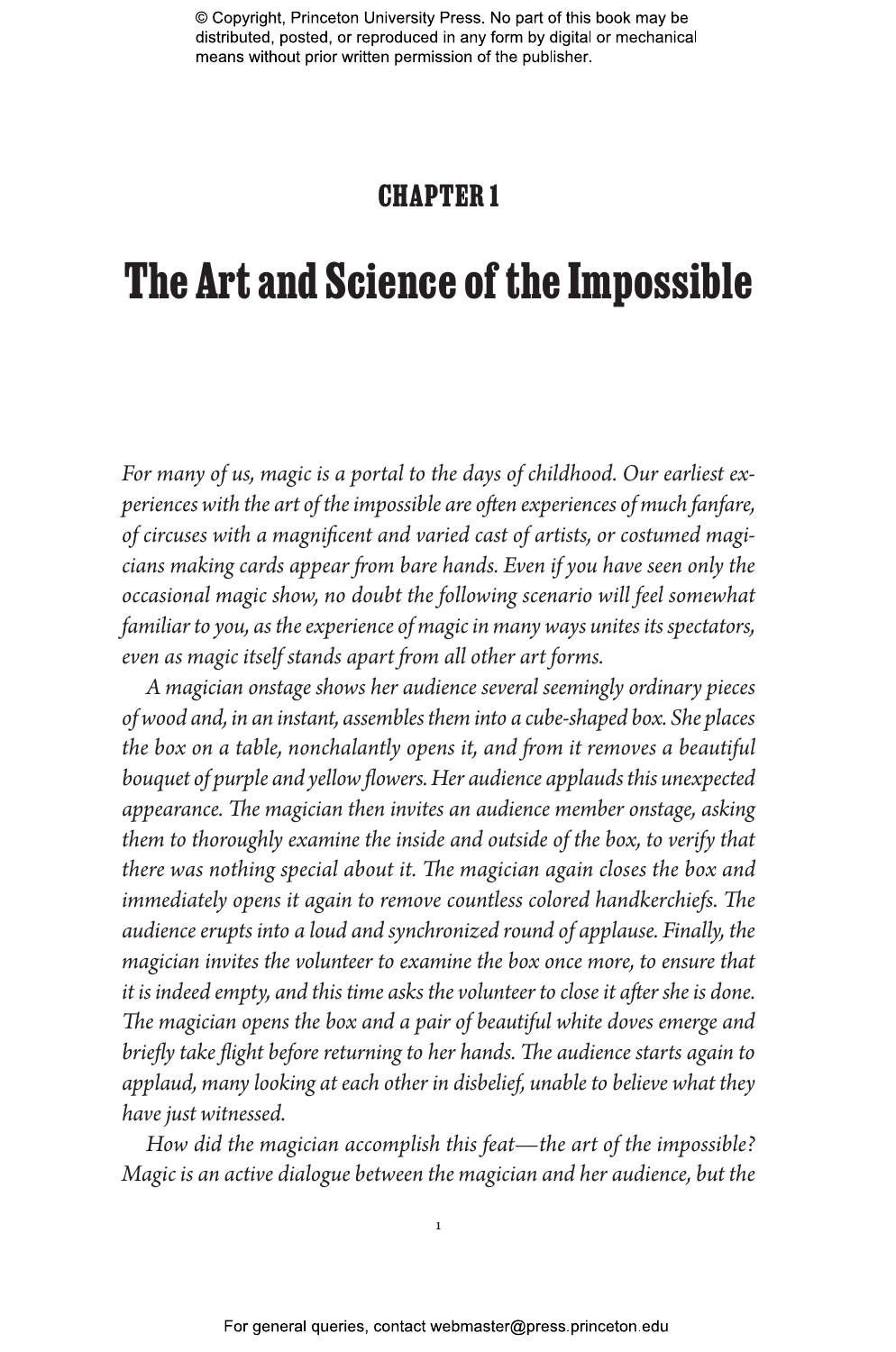2 CHAPTER 1

*language is not one that we understand. In the following pages, we will decipher a little of that language, shedding light on how magic works—and how it manages to fool our brains.*

## The Art of the Impossible

Juan Tamariz, an influential Spanish magician who enjoys enormous international prestige, has said that "the art of magic must have the purpose of raising the quota of happiness in the world, in others and in ourselves."1 Magic is indeed a unique art, capable of making spectators feel that something has happened that is impossible, that defies the laws of nature. Tamariz believes that the outcome of a magic trick must be unexpected, seemingly impossible, and fascinating.2 It is *unexpected* in that expectations are shattered, especially in those magic tricks in which no element of the exposition anticipates what will happen at the end. The outcome is *impossible* in that magic outcomes contradict logic or the laws of nature, and it is *fascinating* in that the final effect of good magic is dazzling and extraordinary. For Tamariz, only magic combines impossibility with fascination, while other activities, such as certain acrobatics, may be fascinating but are not perceived as impossible. The essential and specific quality of a magic trick's climax is the "mystery" of the impossible, as it combines a confrontation with the unknowable with the "mental shock" of seeming impossibility.<sup>3</sup>

How does magic—illusionism, the art of creating impossible effects that violate our expectations, tricks that conclude with the apparent transgression of natural laws—work?

In this book, we explore the cognitive processes behind the art of magic, an ancient artistic activity that, after centuries of trial and error, has accumulated an important repository of wisdom regarding its techniques.

A magic trick always begins with a demonstration, a story, or a proposition that concludes with a seemingly impossible, fascinating, and unexpected result. As spectators, we are captivated by the disparity between what we assume will happen at the end of the trick and what we finally observe happening. These outcomes are tremendously provocative. They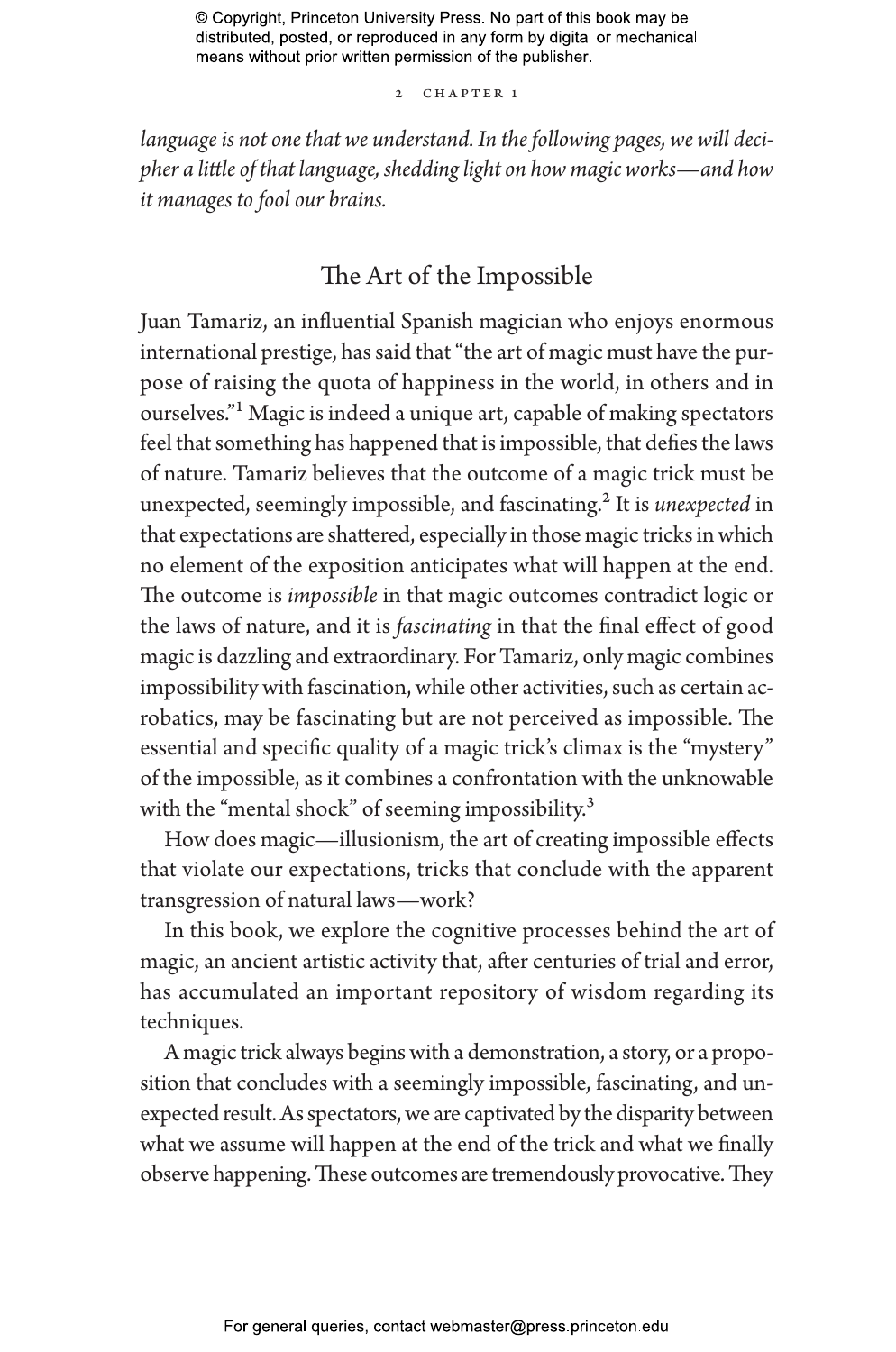The Art and Science of the Impossible 3

contradict our hypotheses and make us doubt everything we have learned. They are a cognitive dissonance in and of themselves.

Why are our brains taken by surprise? Why does magic collide with all our mental schemes and often break them? As we will see in the following pages, magic works because it takes advantage of the limitations of the brain's normal processing. Magicians understand how our brains process information. They know where the brain's weaknesses are, and they know how to design tricks that capitalize on those weaknesses by manipulating our attention and perception so that we overlook important details, or making us see or hear things that are not there.

The human brain is a very advanced organ. Its capabilities are highly perfected and adapted to our environment and lifestyle, so much so that we usually are not aware of its limitations, both physical and metabolic. These limitations, however, are very real: every moment our brains receive an enormous amount of information through our senses, far more information than we are aware of. Yet another limitation is speed: the transmission of information between neurons is relatively slow and must overcome several bottlenecks throughout the brain—points at which one part of the brain circuit holds back the potential transmission and processing capacity.

Through evolution, the brain has overcome these limitations by developing extraordinarily effective strategies to process everyday sensory information. For instance, the brain may build an illusion of a continuous experience where there isn't one, or it may make inferences based on limited data, as when we recognize a person from afar simply by the way they walk.

In computer terms, we could say that magic, surprisingly, has learned to hack into some of these strategies using the brain's "back doors." Magic reveals the tricks and automations that characterize the functioning of our brains, interfering and, above all, playing with our unconscious processing.

Magic most often enters the brain via the sense of sight, because a human being is an extremely visual animal, so much so that more than one-third of the cerebral cortex is dedicated to processing the information captured by the retinas. Through the process of paying attention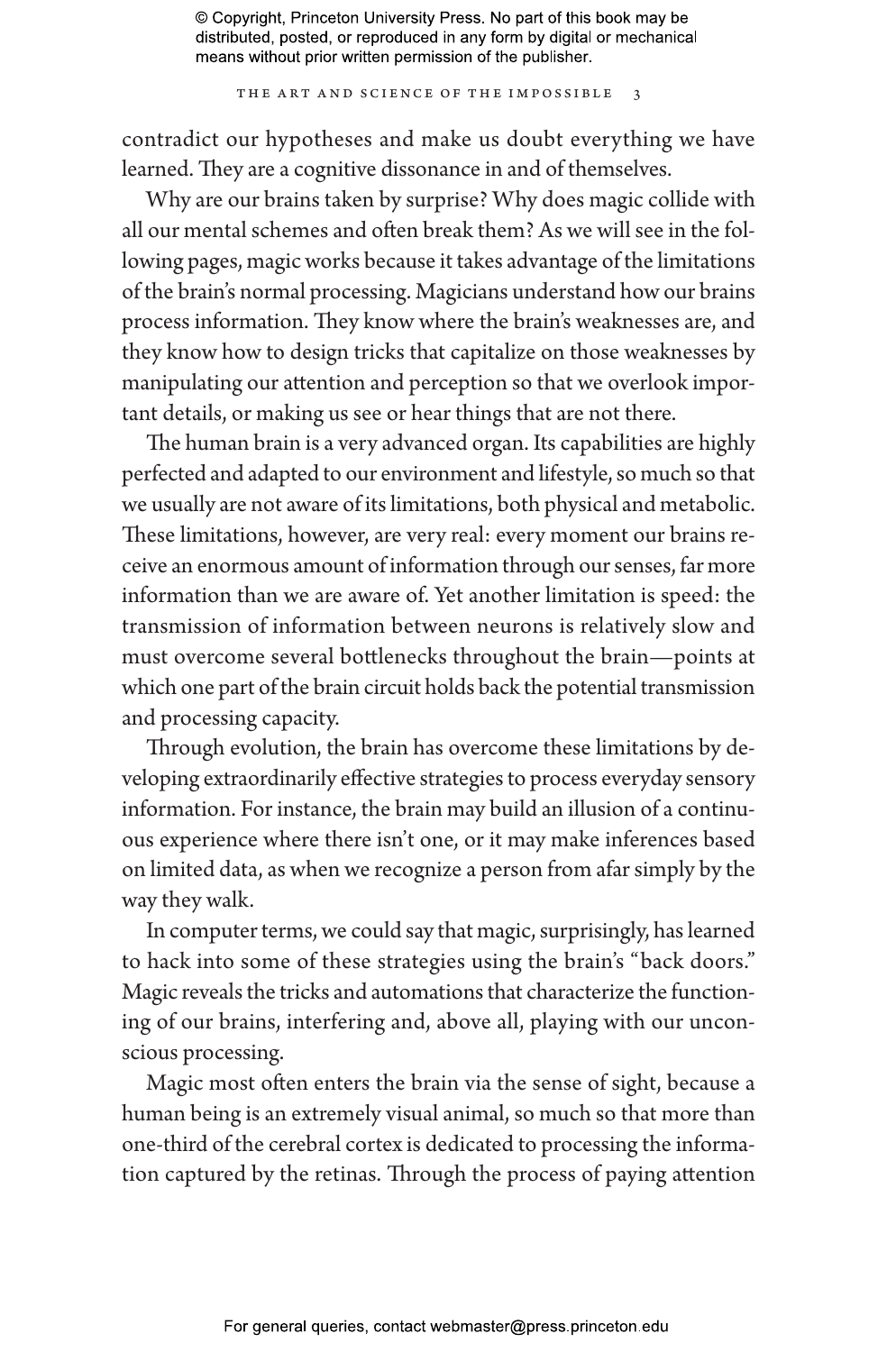## 4 Chapter 1

and using our short-term memories, the brain filters and selects only that information it considers useful at any given moment. This information is incomplete, captured in a fragmented way in both space and time, yet the brain must use its complex resources to create the illusion of continuous reality. Thus, when we perceive a scene in front of us, our brains do not see an accurate reflection of reality but rather infer it. To do this, our brains rely heavily on the prior knowledge we have accumulated in our long-term memories.

For example, when we observe a bird flying between the trees of a forest, appearing and disappearing as it flies past each tree, our brains do not think that different birds appear in sequence from behind each tree. We know perfectly well that it is always the same bird. It seems obvious that we would perceive the situation correctly, but it actually is not. We have no physical proof that it is the same bird; we could, in fact, imagine the opposite situation: different birds emerging from behind each tree in perfect synchrony. Our previous experience as individuals and as a species, however, accumulated through evolution, allows us to come up with the most plausible explanation.

When magicians trick us, they are interfering with all of the brain's strategies for inferring reality. They take advantage of the fact that sometimes we are blind to certain changes in our environment, and they manipulate our perception and memory in such a way that, even though we look, we do not see what is happening.

In the presentation of a magic trick, a distinction is made between the "external life" of the effect, which is what the audience sees and enjoys, and the hidden "internal life." Happening secretly, the "internal life" is what makes the whole magic experience possible. It is a parallel reality, completely separate from the guiding thread that the magician spins for spectators to follow.

Contrast can be a central mechanism in the external life of a magic trick. Usually, the human brain more easily processes information with some contrast—that is, with changes, differences. For example, there is a very high contrast between this white book page and the black letters on it. If we reduced the black letters to a very light gray,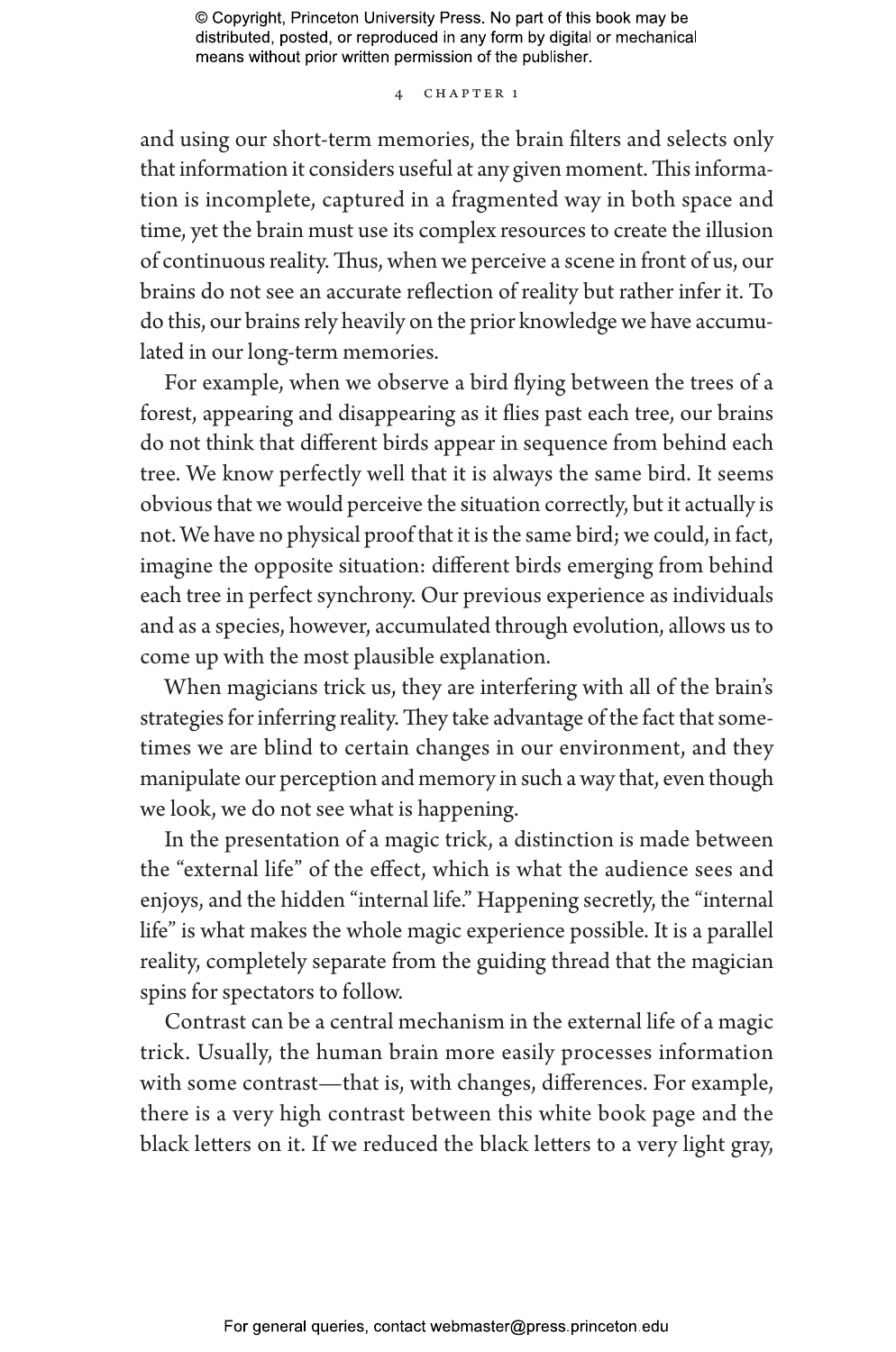THE ART AND SCIENCE OF THE IMPOSSIBLE 5

it would be harder to perceive them, as there would be less contrast against the white page. Sometimes magicians want to create contrast by capturing an audience's attention—such as when they pull a rabbit out of a hat—so that the audience "sees" something. At other times, however, when magicians are performing maneuvers that must go completely unnoticed by the audience, they avoid at all costs the provocation of contrast.

As we will see in this book, magic can also manipulate our memories, condition us, and influence our intuitive decisions, all without our realizing it. Magic tricks deceive us because they are presented with a logic and a naturalness that hardly seem suspicious. Everything is predictable until the surprising outcome that shatters our expectations. This surprising outcome, the climax of the magic act, is the crucial point of the trick. It is very difficult to master, as it requires that the magician challenge our capacity to infer and anticipate, processes that are not under our conscious control. This is why we say that magic speaks to, challenges, and deceives our unconscious brain.

Though this deception can be extraordinarily difficult to achieve, the results are worth the effort. The outcome of a magic trick triggers multiple emotions and intellectual reactions and is an experience unlike any other. In this way, magic is also fundamentally an art, a performance, and as such, it is presented in playful contexts. Perhaps its inherent artistry explains why, surprisingly, magic has been so little studied by science over the centuries.

In the following pages, we show that magic and science have much to offer each other. This book is fundamentally an exploration of neuroscience, through the lens of magic. We explain how magic works through a discussion of the brain's normal, day-to-day processes which themselves may sometimes seem like acts of magic. Through our discussion, it will become clear that there is much about the intersection of magic and neuroscience that remains unexplored territory. We hope to show the great potential not only for neuroscience to shed light on how magic works, but for the world of magic to open new and unexpected doors of knowledge for neuroscience.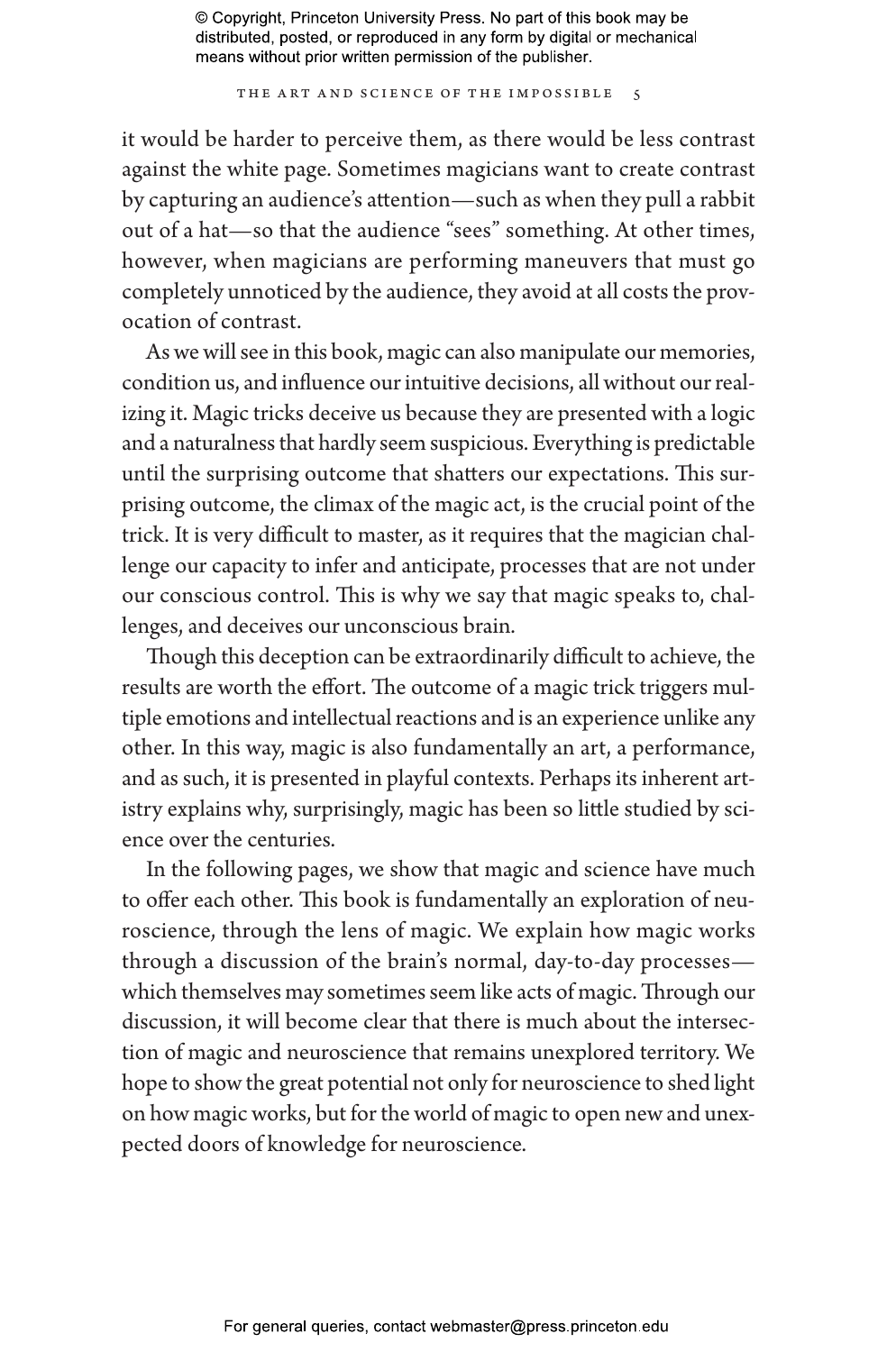6 Chapter 1

## Where We Will Go in This Book

Although magic uses many techniques and devices drawn from scientific disciplines as varied as mathematics, physics (including optics), mechanics, electronics, chemistry, and new materials, in this book we will focus on cognition.

When we refer to "cognitive processes," we mean those tasks or operations that the brain executes continuously to process the information we receive from the environment: attention, perception, memories, emotions, decision-making, reasoning, planning, problem-solving, and learning (focusing here on those processes that the magician usually controls or manipulates). It is through our cognitive processes that we create, analyze, and interact with reality, all the while relying on our prior experience and knowledge. Cognitive processes thus allow us to be flexible and to adapt our behavior almost immediately based on the changes and demands imposed by the different situations of everyday life.

When we discuss "magic tricks," we are focusing exclusively on the mechanisms of magic tricks that provoke the "illusion of impossibility" the ones that audiences consider impossible because what happens at the end goes against the laws of nature. We do not cover the techniques used by "psychics" or any other practitioner of a method of divination; their universe of knowledge is different from—but not alien to—the procedures, resources, and methods used by magicians.\*

Magic has its own schools, experts, and centuries of accumulated experience. Beyond its deceits, magic is a scenic art that combines resources from theater and other sources to achieve successful effects, always at the service of a surprising outcome. After centuries of tests and empirical trials, today's magic is the result of a wisdom accumulated over time, based on experience and the perfecting of an immense catalog of materials and methods that magicians have created and baptized with their own names or unique characteristics.

\*We use the word "magician" and not "illusionist" to refer to the person who performs magic tricks, although the two terms are synonymous. Some theorists of magic propose a distinction between the two, but we have ignored it here for practical reasons. Similarly, we use the word "magician" to refer to the person who performs magic, regardless of the genre.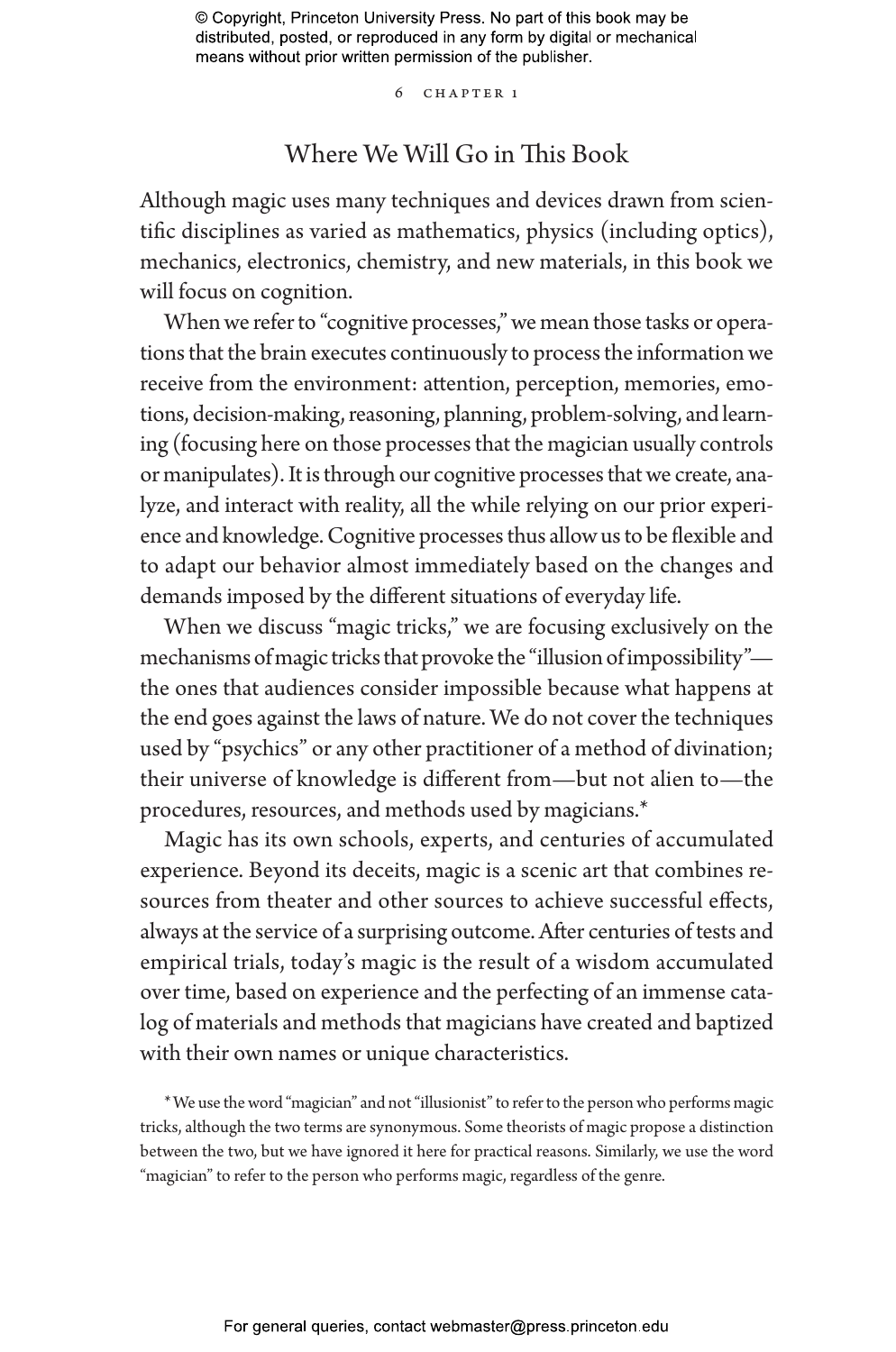THE ART AND SCIENCE OF THE IMPOSSIBLE 7

In the past, the world of magic was responsible for discovering and validating these techniques. Today neuroscience wants to learn from this wisdom. The American magician Persi Diaconis, a scientist and professor of statistics, has verified that original contributions from magic have helped open new pathways of knowledge in the mathematical fields of cryptography and the analysis of DNA sequences.<sup>4</sup> Our aim is to follow the lead of mathematics and facilitate an equally fruitful dialogue between magic and neuroscience.

## The Grammar of Magic

To perform good magic, magicians rely on solid principles based on experience, most of which respond to cognitive processes. During the second half of the twentieth century, some theorists of magic, like the Spanish magicians Arturo de Ascanio and Juan Tamariz or the American Darwin Ortiz, developed authentic "grammars" of their language. In this book, we often refer to concepts coined by Arturo de Ascanio. Ascanio was born in 1929, and in the 1950s, after meeting the great Dutch magician Fred Kaps, he created a vast work on magic that he continued to build and elaborate on until his death in 1997. One of our goals has been to interpret and "translate" this language coined by magicians into concepts that cognitive neuroscientists can use to explain how the brain works. As the following pages demonstrate, we are convinced that exploring how magic works can bring new perspectives to neuroscience.

## Your Journey with Us

In part I, we lay the foundation for understanding the neuroscience of magic. Chapters 2 and 3 present a simplified model of the structure and function of the brain, with special emphasis on the visual pathway, because magic enters through the sense of sight.

In part II, we examine the different cognitive processes involved in magic tricks. In chapter 4, we describe how the brain creates an illusion of continuity to compensate for the fact that we capture external information in a fractured way in both space and time. We'll see that magic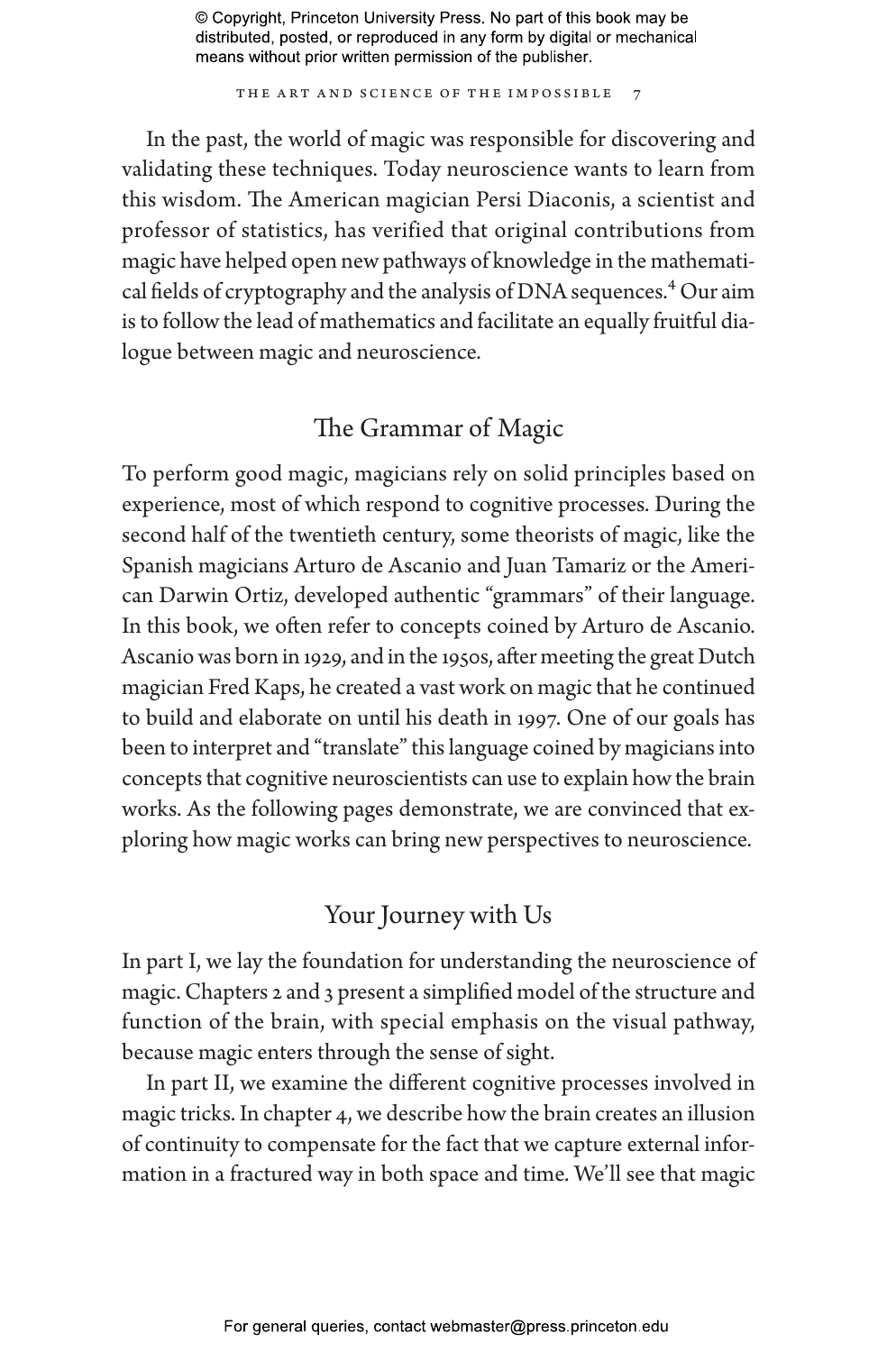#### 8 CHAPTER 1

takes advantage of this phenomenon in multiple ways. In chapter 5, we describe the key concept of contrast: magicians can either avoid or provoke contrast as a tool for attention control.

In chapter 6, we turn to attention, one of the brain processes that magic has learned to control with great precision. Through our attention, we continuously filter and select from the enormous amount of information we receive. Chapter 7 explores the creative world of perception, arguing that perceiving is literally a process of interpretation.

The neuroscience behind magic does not stop with information processing. As we will see in chapter 8, magicians are actually able to manipulate our memories during the few minutes that a magic trick lasts.

Chapter 9 looks at how magicians can condition us and take advantage of the multiple mechanisms of the unconscious brain. Moreover, as chapter 10 shows, magicians, unbeknownst to us, also know how to induce certain responses and decisions.

Part III of the book opens with chapter 11, a reflection on the magic experience and different audience reactions to it. We should note that all discussions of the magic experience in this book refer mainly to the Western culture with which we are familiar. In other cultures, the illusionist or magic experience may be interpreted differently: some may conclude that the magician possesses divine powers, while others may react to inexplicable effects with fear and aggressiveness. In this book, however, we do not delve into these other perspectives.\*

To close the book, chapter 12 recognizes the pioneering research efforts on magic that were made at the end of the nineteenth century and details how much more is still to be done.

\*An eloquent example of the importance of cultural context in magic was provided by the magician Jean Eugène Robert-Houdin in 1856. Having retired, he was required by the French colonial government of Napoleon III to travel to Algeria and demonstrate "his magic powers" before the Marabouts, the spiritual and religious leaders of the Arab tribes. The local inhabitants' belief that the Marabouts were endowed with magic powers posed a challenge to the authority of the colonists, and Napoleon wanted Robert-Houdin to help neutralize the influence of the Arab leaders by showing that French magic was stronger. Robert-Houdin toured and performed several shows in Algeria, and among his tricks (or "powers") was the lifting of a box secretly attached to the ground at will by an electromagnetic charge; see Prevos, *Perspectives on Magic*.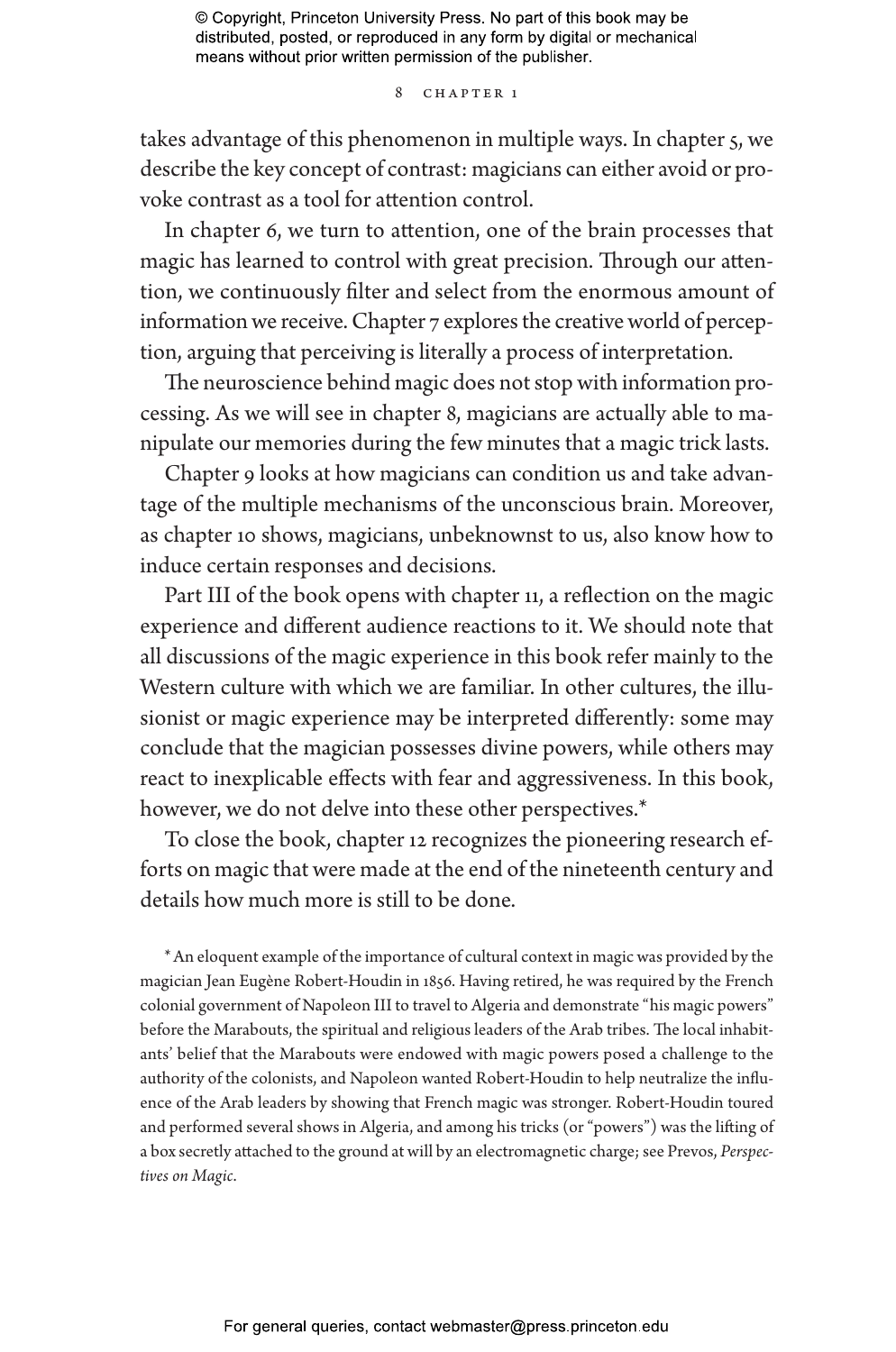THE ART AND SCIENCE OF THE IMPOSSIBLE 9

We hope we have conveyed in this first chapter that magic is able to seduce us with its effects because of the way our brains understand the world around us. Knowing how the brain works and understanding the cognitive processes involved in magic effects can help us develop a full appreciation of magic—and help theoreticians of magic create the best possible magic.

At the same time, the empirical knowledge that magic has accumulated over time is a valuable source of knowledge for neuroscience. Though some techniques used in magic tricks correspond to wellknown mechanisms in the field of cognitive neuroscience, scientists do not yet understand the processes that underlie other magic techniques. These techniques therefore offer very attractive research opportunities. Many neuroscientists believe that artists in general—and magic is no exception—have intuitively discovered, after years of trial and error, how the brain works and how it interprets the world. Artists use this knowledge to enhance the impact of their work.

Jorge Wagensberg expressed that idea when he said: "The least banal relationship between science and art occurs when an artist offers scientific intuition to a scientist or when a scientist offers artistic insight to an artist."5

Finally, this book is a recognition of the scientific foundations of magic and of those who practice it honestly and with good intent, as opposed to those who use its methods for illegitimate purposes or to make the public believe that they are endowed with supernatural powers, as some psychics do. Partway into the twenty-first century, we believe that there is no artistic endeavor important enough to justify deceiving spectators. We do well enough constantly deceiving ourselves.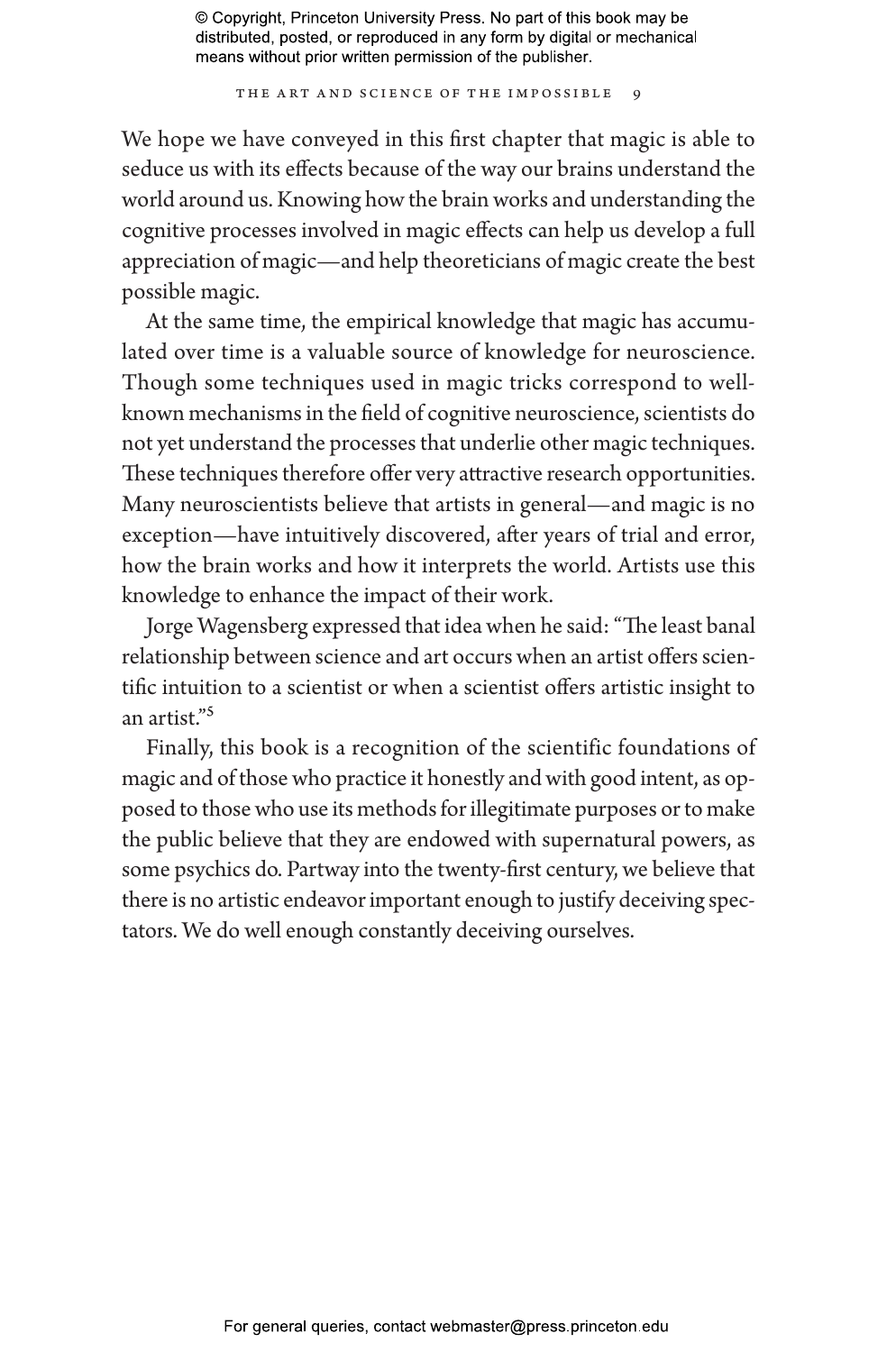## **Index**

Note: *Italic* page numbers indicate figures.

affordances, 101–2, 112–13, 117 "aha!" effect, 135, 186 Alberti, Gustav, 114 Alzheimer's disease, 122 "amagia" (lack of interest in magic), 185, 190 Amlani, Alym, 162 amodal perception, 100, 114–17, *115, 116,* 194 amygdala, 15–16, 30, 41, 120, 123, 142, 145 Anderson, Richard, 47 anticipation: and cognitive processing, 111–12 (*See also* inference; prediction); "principle of non-anticipation," 113 Aragón, Woody, 183–84 Aristotle, 172 Arnould, 56–57, 193 Aronson, Simon, 72, 173 art: artists' use of color and luminance, 26–27; and interpretation, 105–6, *106*; magic as, 1–6, 68, 70, 113–14, 177, 189–90; and visual processing, 24, 25 artificial intelligence (AI), 177, 179 Ascanio, Arturo de, 7, 57, 60–61, 72–73, 75, 88, 94, 96, 99, 132–33, 170, 172, 192 Atkinson-Shiffrin memory model, 36–37 attention: and awareness, 78–79, 140; to color, 88, *89*; and context, 78; and contrast, 8, 47, 65, 69–70, 78–79, 82, 84, 141, 157; control mechanisms used by magicians, 8, 69–70, 79–80, 82, 86–90, 95–100, 102, 113, 193; and curved movements, 88–89; deactivation of, 98–99; diversion of, 81–88, 90, 194; divided, 90–95; and edges,

25; endogenous capture of, 89–90; exogenous capture of, 81–84; expectation and capture of, 89–90, 96; and filtering, 34, 78–79; focal, 80–81 (*See also* divided *under this heading*); and memories, 34, 37, 47, 90–93, 97; and movement, 88–89; and music, 97–98; and narrative structure of tricks and illusions, 95–96; and nonverbal communication, 81–89; overt *vs.* covert, 77; and perception, 34–35, 140; and priming, 140; repetition and loss of, 82; selective, 78–79, 92–93; "The Selective Attention Test," 92–93, *93*; and suppression of the periphery, 81; synchronizing collective attention of audience, 96–99, 133; unconscious, 140–45; variability of, 80–81, 95–96; and zones of high interest, 84–85 audience, 8; as active participants in magic, 1–2, 83–84, 177–81; and "aha!" moment, 135–36, 186; "amagia" (disinterest in magic), 179, 185, 190; attentional control mechanisms, 8, 69–70, 79–80, 82, 86–90, 95–100, 102, 113, 193; children as, 179, 181–84, 187, 189; cultural contexts and response to magic, 8, 40, 68, 83–84, 105–6, 108, 154, 160–61, 173, 175–76, 197; and desire for illusion of impossibility, 169; and discovery of mechanisms of magic tricks, 133–36; educated spectators as, 180; and emotional reactions to magic, 40, 42, 59, 112, 169–71, 170–71, 189–90; and experience of, 175–76; gender and receptivity to magic, 189;

227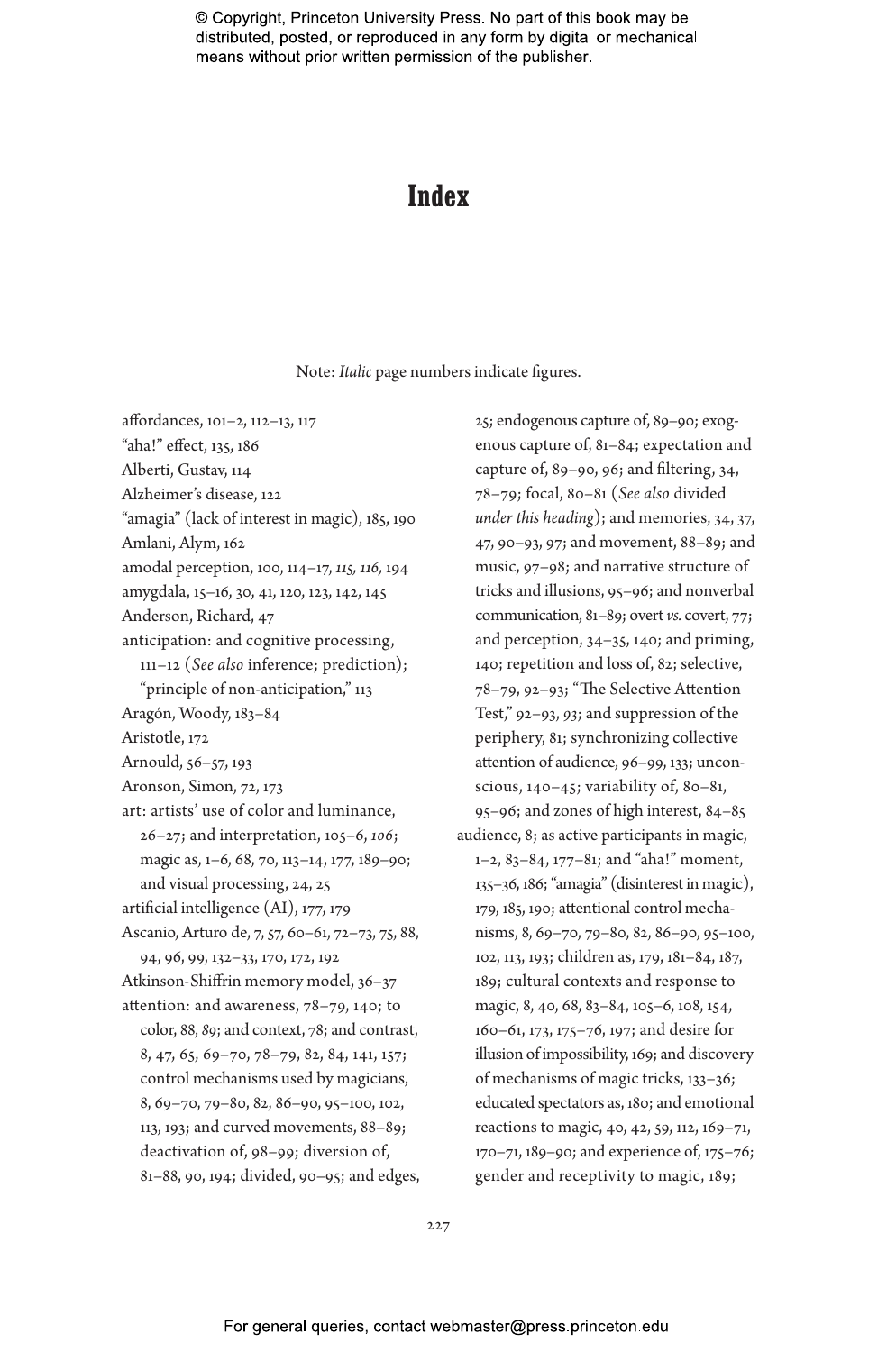228 index

audience (*continued*)

historical contexts and popularity of magic, 174–77, 187–90; for live *vs.* mediated performances, 178–79; magicians as spectators of magic, 179, 185–97; mentalism and credulity of, 175–76; as provoked by or hostile to magic, 170, 179, 184–85; and scale or proximity of performance, 178; and suspension of disbelief, 171–73; synchronizing collective attention of, 96–99, 133; and unconscious (subliminal) perception, 141–43, 147

auditory processing: illusion of continuity and sound perception, 51–52; music and attention, 97–98; phonemic reconstruction, 52; relative speed of, 110–11; sound as construct, 32; surprise and attention to sounds, 51–52

automatism. *See* unconscious processing

Baker, Al, 72–73

Berkeley, George, 32

- Besterman, Theodore, 136–37
- bias, 14–15, 124, 127, 150–54, 176; confirmation bias, 137; "peak-end" rule, 124
- Binet, Alfred, 90, 98, 160–61, 182, 193–94

"blind spot," 21–23, *22,* 46–47, 52

- bottlenecks, 3, 61–66, *64,* 103, 106–8
- the brain: cells and structures of, 15–20, *16*; cerebellum of, 16, *16,* 144, 152; cerebral cortex of, 3, 15–16, *16,* 20, 28, 62, 109, 118–19, 144, 152; functional limitations of, 3, 45, 108–11; and illusion of continuity, 7–8, 21, 37, 45–49, 51–52; magic and insight into neuroscience, 148, 192, 195–97, 199; processing functions of (*See* cognitive processing; sensory processing); processing speed, 3, 15, 65, 109 Brown, Derren, 92, 147–48 "The Busy Brain," 93–94

Calderón de la Barca, Pedro, 13 Call, Tino, *100,* 158 camouflage, 65, 75

Carlyle, Francis, 99–100 Cavanaugh, Patrick, 25, 30 cerebellum, 16, *16,* 144, 152 cerebral cortex, 3, 15–16, *16,* 144, 152; and memory, 118–19; and visual processing, 20, 28, 62, 109 Chabris, Christopher, 92 change blindness, 52–56 Cherry, Colin, 78 children: as audience for magic, 179, 181–84, 187, 189; cognitive development of, 105–6, 127, 182–83 choices. *See* decision making cinema, and illusion of continuity, 50–51 close-up magic, 178 cognitive dissonance, 2–3, 134, 164–65, 172–74, 185, 197 cognitive processing, 2–4, 6; bottlenecks in, 3, 61–66, *64,* 103, 106–8; choice and decision-making (*See* decision-making); and compression of information, 61–63, 66, 106–8; contrasted with digital processing systems, 106–108; dual processing models of, 149–51; and inference, 102–3, 106–111; and memory (*See* memories); perception as, 101; and prediction (inference), 101–2, 105–6, 111–13; and sensory pathways, *27,* 27–28, 102; speed of, 3, 17, 29, 108–12, 139; unconscious or subconscious, 8, 42, 109–10, 139–40, 148, 149–53, 165–66 Coin Click Pass, 74–75 Coleridge, Samuel, 171 color, 32; changes in perception of, 54–55, *55, 89*; "forcing" and, 161; and luminance, 26–29; retinal cones cells and perception of, 23; visual processing and, 20, 28–29, 88

"The Color Changing Card Trick" (Wiseman video), *54,* 54–55 compression of information, 61–66, 106–8

concealment, 56, 75, 86–87, *87,* 100, *100,* 195; and amodal perception, *115,* 115–17, *116* conditioning. *See* priming (conditioning) cones (retinal cells), 23, 32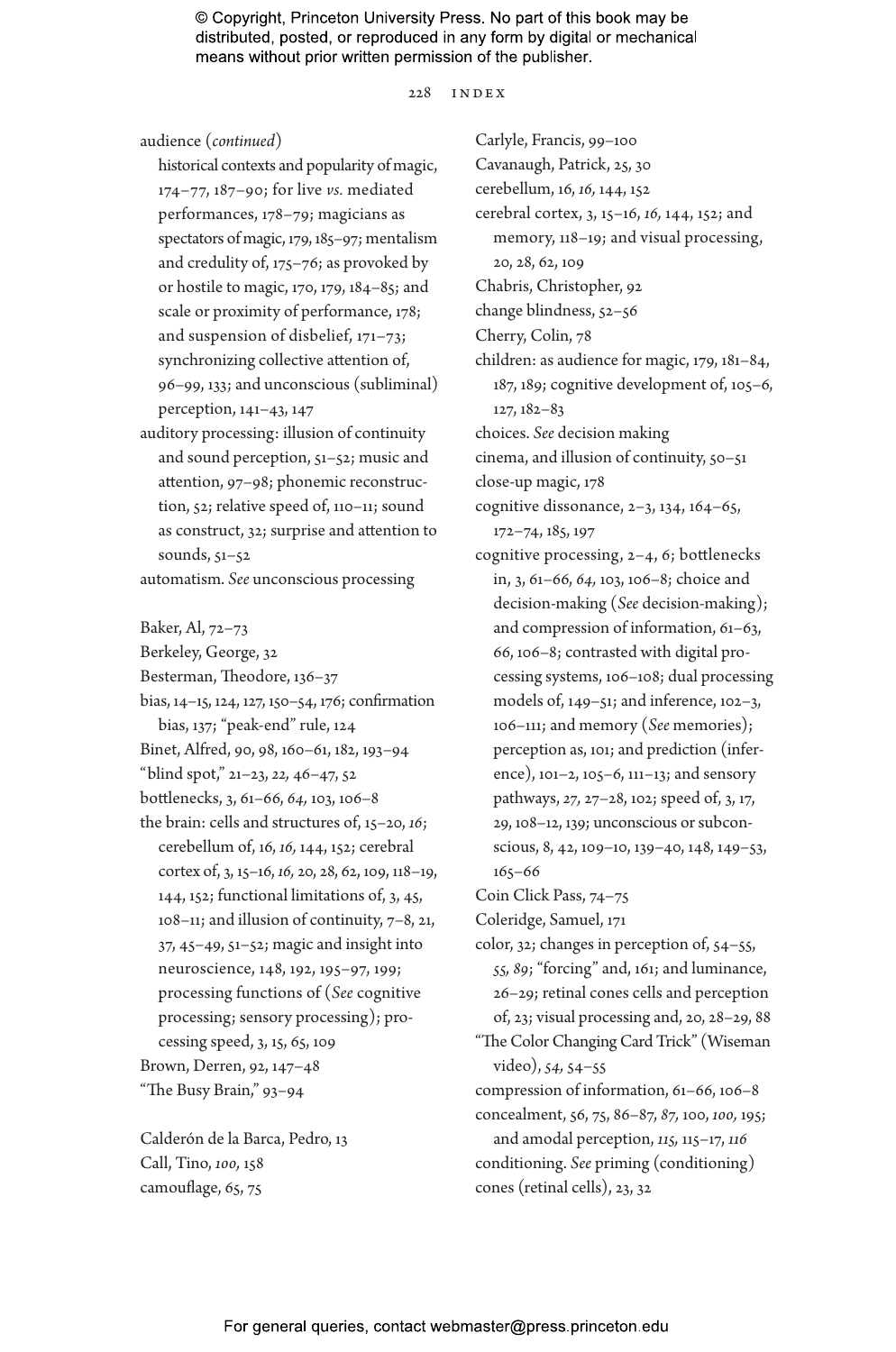index 229

- context, 82; and attention, 78; and cognitive processing, 67–68; and continuity, 52; and contrast, 66–69; cultural, 8, 40, 68, 83–84, 105–6, 108, 154, 160–61, 173, 175–76, 197; and decision-making, 67–68; and emotion, 67–68; and perceptions of magic, 67–68, 101–2, 149, 160, 179, 197–98; social contexts and magic, 8n, 68, 83–86
- continuity, illusion of,  $4, 7-8, 34-35$ ; and change blindness, 52–56; and cinema, 50–51; and cognitive processing limits, 45; and context, 52; and Gestalt laws, *115, 116*; phi phenomenon, 50; and sensory memory,  $37-39$ ; and sound,  $51$ ; and touch, 49–50

contour simulation, 25, *26*

contrast, 4–5; and attention, 8, 47, 65, 69–70, 78, 82, 84, 141, 157; camouflage and lack of, 75; and context, 66–69; contrast detectors, 63–66; and external life of magic tricks, 59–61; and "filling in" or interpolation, 61–62; global contrast and structure of magic tricks, 60–61; magic tricks and avoiding, 70–71, 95–97, 100, 117, 133, 134, 171, 194–95; repetition of stimulus and loss of, 73–74, 82; "visual contrast" defined, 69; and visual perception, 24–29, 45, 61–66

contrast gain control, 50 Copperfield, David, 172, 178

- Dalí, Salvador, 128
- Damasio, Antonio, 40–41
- Danek, Amory, 177
- DaOrtiz, Dani, 49, 72, 134, 135, 158, 161
- deceptions, 5, 9, 74, 102, 134, 193; and ethics of magic, 175–76; ruses and feints, 73–74; self-deception, 165–66
- decision-making, 6, 15, 78; as "automatic," 151; bias and, 14–15, 124, 137, 150, 153–54; "choice blindness," 164–66; context and, 67–68; dual-processing and conscious, 149–51; and emotions or feelings, 40, 41, 124, 149, 163; and expertise, 151–52; framing

effect and, 162–63; heuristics, 151, 152–54, 159–60; instinctive, 151–55; and magician's forcing techniques (*See* forcing); prediction and, 140, 153 (*See also* heuristics *under this heading*); priming and, 147–48; reflective (conscious), 149–52, 163–64; and self-deception, 164–66; unconscious processing and, 42, 109, 139–40, 148, 149–53, 165–66 deconstruction of magic tricks, 99–100, *100* Deese-Roediger-McDermott (DRM) paradigm, 129–30 Dehaene, Stanislas, 141–42, 147 Dessoir, Max, 113, 180, 193–95 Devant, David, 191, 192 De Vere, Charles, 194 Diaconis, Persi, 7 distractions: and attention, 38, 91, 94–95; beauty, 99; emotional, 41; fatigue, 72; and memory, 128, 131, 133, 144–45 diversion of attention, 194; endogenous

capture and covert, 89–90; open or overt, 81–88, 194

Eagleman, David, 140

edges, 25, 26

Ekroll, Vebjørn, 117

- emotions, 39–41; and cognitive processing, 14, 15, 16; and context, 67–68; and decisionmaking, 40, 41, 124, 149, 163; emotional memories, 41–42; and feelings, 40–41; magic and emotional reactions, 40, 42, 59, 112–13, 170–71, 189–90; and memories, 41–42, 122–25, 145–46; and music, 97–98; and reactions to tricks, 5; and visual processing, 30–31 endogenous capture of attention, 89–90 ethics of magic, 175–76 expectation. *See* prediction; surprise
- *Eye Movements and Vision* (Yarbus), 47

fascination, 2, 135, 170 feed-forward and feedback projections, 102–3 feelings, 40–41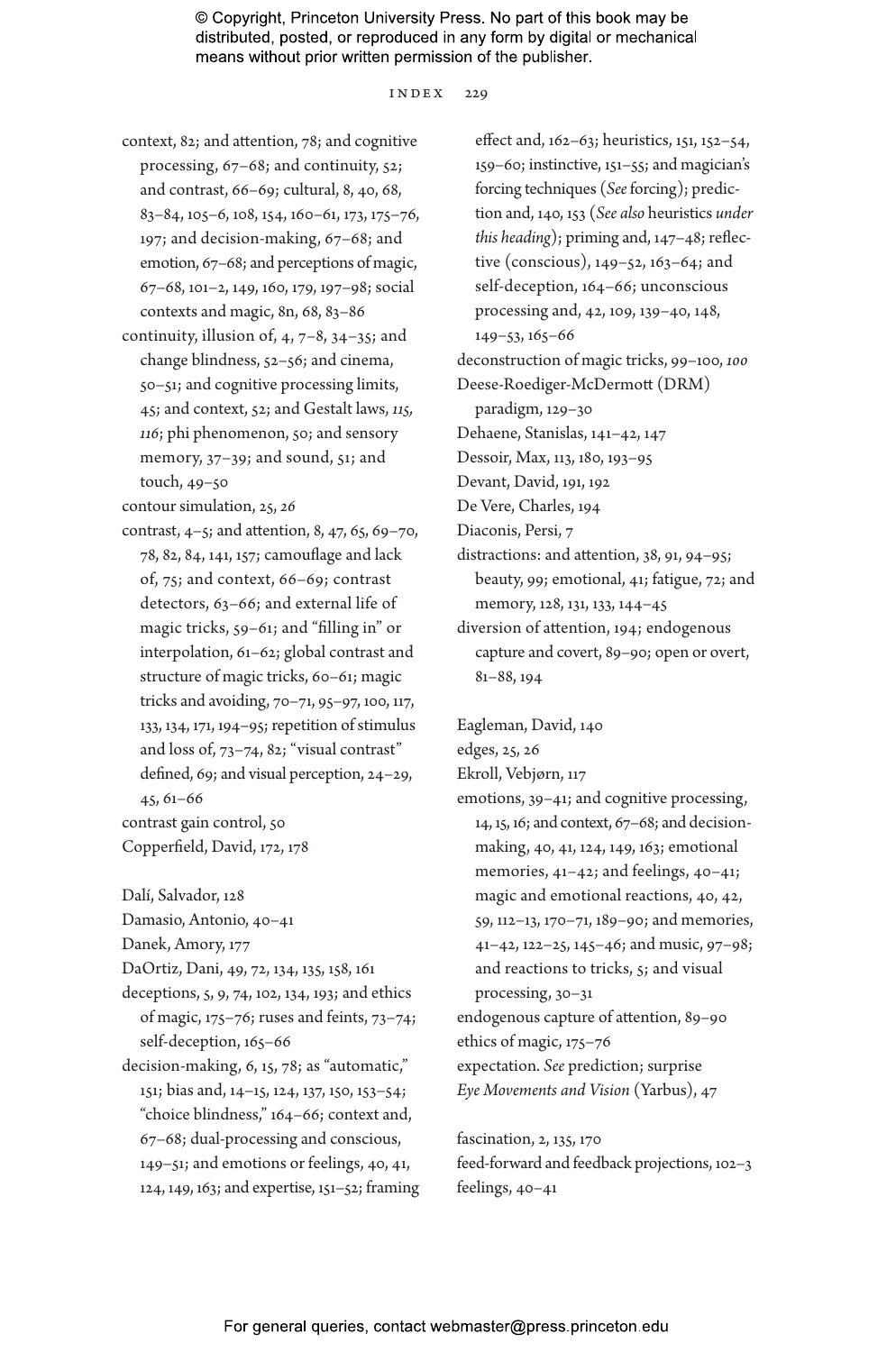230 index

filtering, 3–4, 8, 25, 34, 61, 78–79, 139, 183 Fitzkee, Dariel, 192

"The Five-Card Mental Force" (Vernon),  $161 - 62$ 

forcing, 76, 154–62, 157; "classic," 157–58; cultural contexts and, 160–61; "Magician's Choice," 156–57; and non-verbal communication, 158; and perception, 157; and priming, 155, 158, 160–61; and probably automatic responses, 159; psychological, 155–56, 160; and time and information constraints, 154–55, 157–58, 161–62; word maps and automatic responses, 160–62

forgetfulness, 39, 121, 131–33

- foveae, 21–23, 27–28, 46–47, 52, *64*
- framing effect, 162–63
- ganglion cells, 21–22, 27–28, 62
- García Márquez, Gabriel, 101
- gaze, 55–56, 85–88, *87,* 90, 158, 193; and attention, 77, 84–85; heuristics, 153; as nonverbal communication, 80, 81, 84, 86–87, 193
- Gea, Miguel Ángel, 68, 86, *87,* 134, 142, 180 Gestalt laws, 115, *115*
- gestures (body movements): and attention, 81, 83, 84, 88–89, 102; as false clues, 135; naturalness and audience response to, 72–73; as nonverbal communication, 84, 85, 88–89; priming techniques using, 147–48 Gibson, James J., 101–2 "Gradual Change Test," 53, *53* grammar of magic, 7, 24, 73
- "grand illusions," 76, 131 Green, Lennard, 135 Gregory, Richard, 195

Hall, Lars, 164–66 Hardin, Henry, 55 hearing. *See* auditory processing Hebb, Donald, 18 Helmholtz, Hermann von, 33, 195 Henderson, John, 54–55, 81 Hermann, Alexander, 194

hippocampus, 15, 118–22, 126 history of magic, 2, 6–7, 192 Hitchcock, Alfred, 96 Hodgson, Richard, 136 Hofzinser, 93 Hohwy, Jakob, 174 "Homing Card" (Carlyle), 99–100, *100* Houdini, Harry (Erik Weisz), 114, 137, 187; poster advertising show, *188* humor, 99

illusions: cognitive, 50–51, 75, 76; as evidence of cognitive processes, 14–15; optical, *14,* 50–51, 75–76, 194; visual, 29, 33, 50–51, 76. *See also* tricks or effects illusory correlations, 74–75 impossibility, illusion of, 6, 60, 113, 135, 169, 172, 173–75, 177, 196–98; and "aha!" effect, 186; knowledge and, 185–87; magicians and experience of, 185–86; media and, 179; mentalists and, 175; and occult or supernatural explanations, 175–76; and probability, 174; and psychic powers, 175–76 *Impression, Sunrise* (Monet), 26, *27* inference, 3–5, 13, 21, 33–34, 39, 50, 71, 73–74, 102–3, 108; attribution errors, 128–29; brain

and strategies of, 14–15; and compensation for processing speed, 109; and continuity, 52; and cultural context, 108; and experience (prior), 4, 112, 183; and feed-forward/ feedback pathways, 102–3; and illusory correlations, 74–75; interpolation, 61–64, 66; and long-term memory, 4, 34; and meaning, 34; and memory, 33; and shortterm memory, 38–39; and visual processing (filling in/out), 21–23, *22* interpolation, 61–64, 66

invisibility: camouflage and, 65, 75; rapid

movement and, 56, 58, 141–42

Jastrow, Joseph, 194 Jastrow geometric illusion, *14* Jay, Joshua, 131, 175, 178 Johansson, Petter, 164–66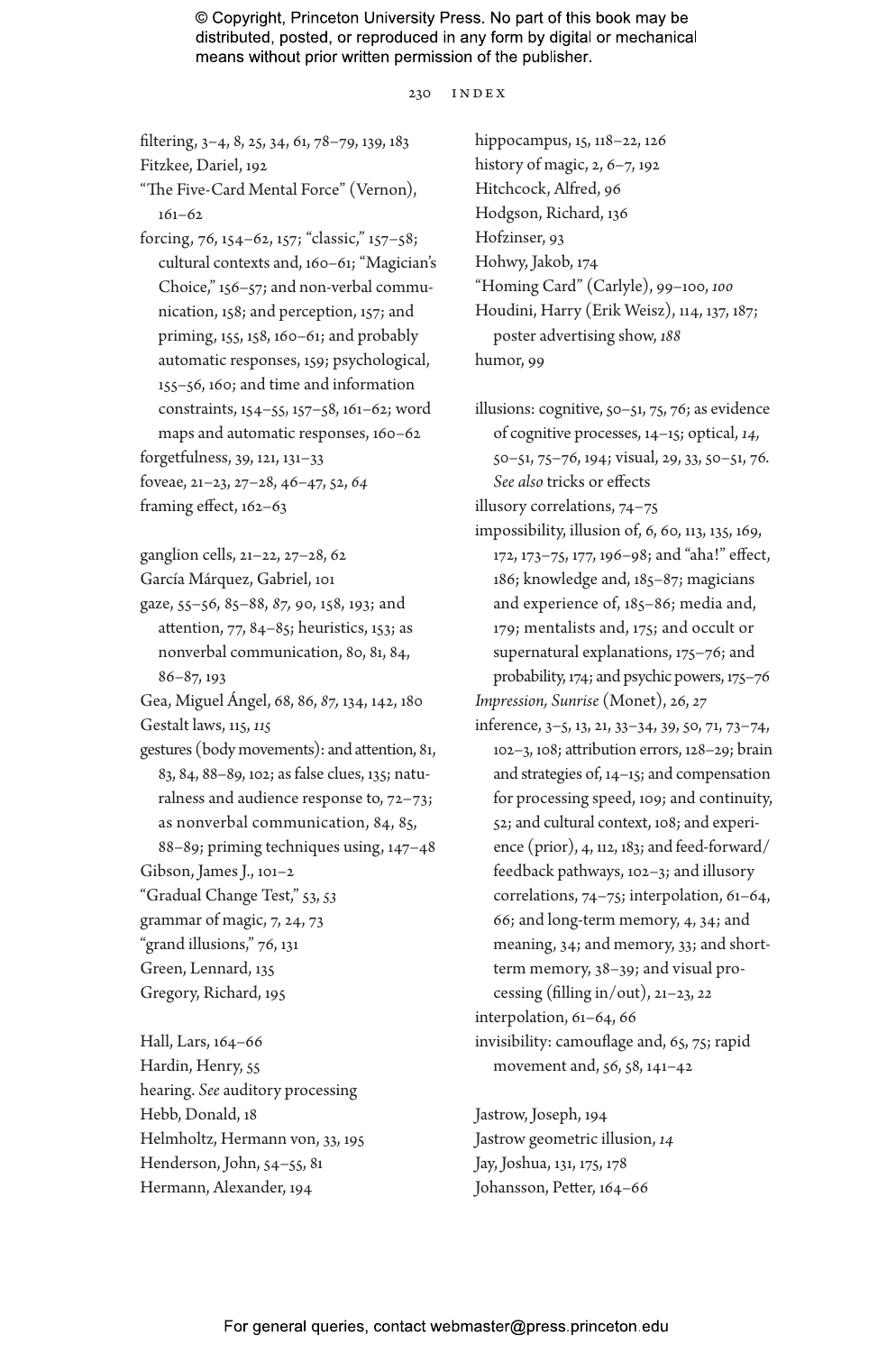#### index 231

Kahneman, Daniel, 67, 124, 149, 150, 153–54 Kaps, Fred, 7 Kellar, Harry, 194 Kitaoka, Akiyoshi, 29 Kreiman, Gabriel, 119–20 Kuhn, Gustav, 81, 84–85, 195–97

*La Grenouillère* (Monet), 29, *29 La Grenouillère* (Renoir), 29, *29* Lamont, Peter, 81, 174, 196 language processing, 33–34, 104; context and, 52, 104; phonemic reconstruction and auditory, 52; semantic memory, *35,* 39, 118, 120–22, 146–47, 160; text and reading, 104, *104*; word maps, 160–61 "La psychologie de la prestidigitation" (Binet), 90, 98, 193–94 Lavand, René, 57 Leddington, Jason, 170–71 lentidigitation, 56–57 Leonardo da Vinci, 26, 46 Levitin, Daniel, 51 L'Homme Masqué, 49 Libet, Benjamin, 109 Livingstone, Margaret, 26 Loftus, Elizabeth, 129–30 long-term memory, 4, 19, 34, 36, 39, 118–19, 121–22, 125–26, 136–38, 143–46 luminance, 24, 26–30, 64–66

Macknik, Stephen, 196 magical atmosphere, 75, 172 *Magic in Mind* ( Jay), 192 *The Magic Rainbow* (Tamariz), 136 *The Magic Way* (Tamariz), 134 Martinez-Conde, Susana, 85, 88–89, 196 Maskelyne, Nevil, 79, 191, 192 meaning, construction of, 34; and affordance, 101–2; and context, 14, 52, 66–67 Mehrabian, Albert, 83 Méliès, Georges, 56 memories: Alzheimer's disease, 122; Atkinson-Shiffrin memory model, 36–37; and attention, 34, 37, 47, 90–93, 97; cerebral

cortex and processing of, 118–19; and "choice blindness," 164–66; confabulation and self-deception, 164–66; consolidation of, 39, 41, 121–22, 126, 128–31; and contrast gain control, 50; disinformation and manipulation of, 128, 133–36; distraction and, 121, 128, 131–33, 144–45; and emotions, 41–42, 122–25, 145–46; encoding of, 19, 120–21, 123, 128, 132; episodic "flashbulb" memories, *35,* 39, 118–23, 127; evocation as creative reconstruction, 34–35, 120–21, 123, 126–28; explicit (declarative), *35,* 39, 119–22, 126, 145; false memories, 14, 127–32, 136, 137; and forgetting, 39, 121, 125–26, 131–33; hippocampus and processing of, 15, 118–22, 126; implicit, 118, 140, 143–46; long-term, 4, 19, 34, 36, 39, 118–19, 121–22, 125–26, 136–38, 143–46; magic and memory manipulation,  $5, 8, 131-38$ ; motor (automated "muscle memory"), 144–45; and neural network connections, 19–20, 36–37, 39, 118, 121–22, 146; and parallel processing, 119–20; and perception, 33, 35, 38, 118, 120, 126, 144–45; repeated evocation and strength of, 118, 121–22; semantic, *35,* 118, 120–22, 146–47, 160; sensory, 37–39, 49–50, 94–95; short-term, 3–4, 34, 38–39, 53–55, 90–91, 93, 97, 121, 128, 132–33, 142, 150; sleep and consolidation of, 121, 125–26; types of, *35,* 36–39, 118–19; unconscious automatism and, 144–45; visual (iconic) memory, 37 mentalism, 6, 175–76, 184 *Mind Control* (television show), 147–48 misdirection in magic, 79–80, 117; and endogenous capture of attention, 90; physical misdirection and exogenous capture of attention, 81–84; "time misdirection," 132n. *See also* diversion of attention "Misdirection Trick with Cigarette," 84, *84* Miser's Dream, 75 *Mona Lisa, La Gioconda* (da Vinci), 46

- Monet, Claude, 26–27, 28–29
- "The Monkey Business Illusion," 92–93, *93*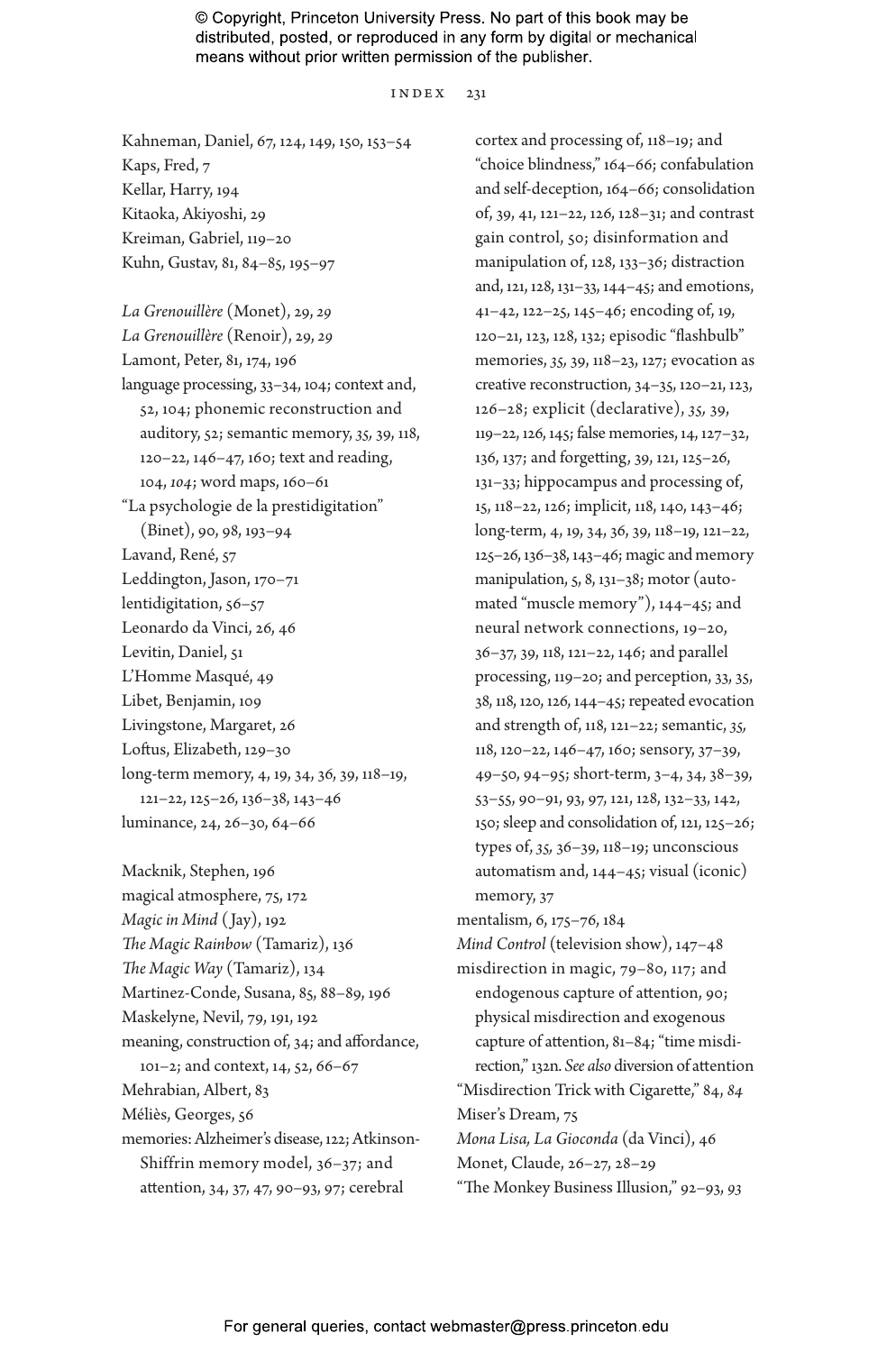#### 232 INDEX

"Motion Silencing Awareness of Color Change," 88–89, *89* Mulholland, John, 79, 180 music, 97–98, 121–22

Nardi, Peter, 189

- narratives: and attention control, 95–96; magic tricks as, 59–60, 95–96, 158; plausibility of, 171–72
- naturalness, 5, 72–74, 194–95
- neurons, *18*; of cerebellum, 16; of cerebral cortex, 15; conceptual neurons in hippocampus, 120; contrast detector, 64–66; memory and connections among, 19–20, 36–37, 39, 118, 120, 121–22, 146; neural networks and synaptic connections, 3, 17–20, *18,* 19–20, 36, 61, 121–22; persistence of, 19; schematic drawings of, 181–82, *182* neurotransmitters, 17

Nisbett, Richard, 159

nonverbal communication, 40, 96, 104, 158; body language and, 83, 86, 88–89, 99; and exogenous capture of attention, 81–89; and facial expressions, 40, 83, 170 (*See also* gaze *under this heading*); and forcing, 158; and gaze, 80, 81, 84, 86–87, 193; in magic tricks, 82–87; and priming techniques, 147–48

"obfuscating question" of Ascanio, 94 occipital lobe, 16 "off-beat moments," 98–99 Olson, Jay, 162 "The One," 134 "On Fairy Stories" (Tolkien), 171–72 optical illusions, *14,* 29, 50–51, 75–76, 194 optic nerve, 20–21, 46, 61–62, *64* Ortiz, Darwin, 7, 95, 135, 169, 173, 192 *Our Magic* (Maskelyne and Devant), 191

parenthesis of oblivion, 132–33 Pareras, Gabi, 70, 169 Paris, John Ayrton, 49 pattern detection, 104–5, 153–54

Pavese, Cesare, 119 People Swap—Derren Brown, *93* perception: amodal, 100, 114–17, *115, 116,* 194; and attention, 34–35, 140; of color and luminance, 26–27, 30, 54–55, *55,* 89; of form, 24–25; as interpretation, 8, 33–34, 101–3, 106; manipulation of, 3, 4, 75–76, 81, 100, 102, 115–17, 133, 142–43, 146, 157, 173–74, 194, 195; and memories, 33, 35, 38, 118, 120, 126, 144–45; of the outside world, 13, 32–34; of playing cards, 163; and prediction, 101–3, 173–74; and processing pathways, 27–30, 33; as relative rather than absolute, 66; role of brain in, 13–14; subliminal, 141–43, 147, 152; unconscious, 33, 141–43. *See also* auditory processing; visual perception peripheral vision, 21–*22,* 28, 46–47, 52, 82, 84–85 Phelps, Elizabeth, 123–24 phi phenomenon, 50 photoreceptors, 20, 22, 23, 46–47, 62 physical misdirection (exogenous capture of attention), 81–84 Picasso, Pablo, sketches by, *106* Pichert, James, 47 pickpocket artists, 94–95 plausibility, 4, 60, 129, 171–72, 189–90 prediction: and patterns, 104–5, 153–54; perception and, 101–3, 173–74; priming techniques and, 147–48; and probability, 153–54, 161–62, 174; and reference to "personal catalog" of experience, 104–5; and repetition, 113–14; revision and correction of errors in, 102, 174; while reading text, 104, *104*. *See also* inference presensory manipulations, 75–76 prestidigitation, 56–57 Prevos, Peter, 134 priming (conditioning), 146–48; preconditioning, 73–74; semantic (conceptual), 146–47, 160–61 "Princess Card Trick" (Hardin), 55, *55*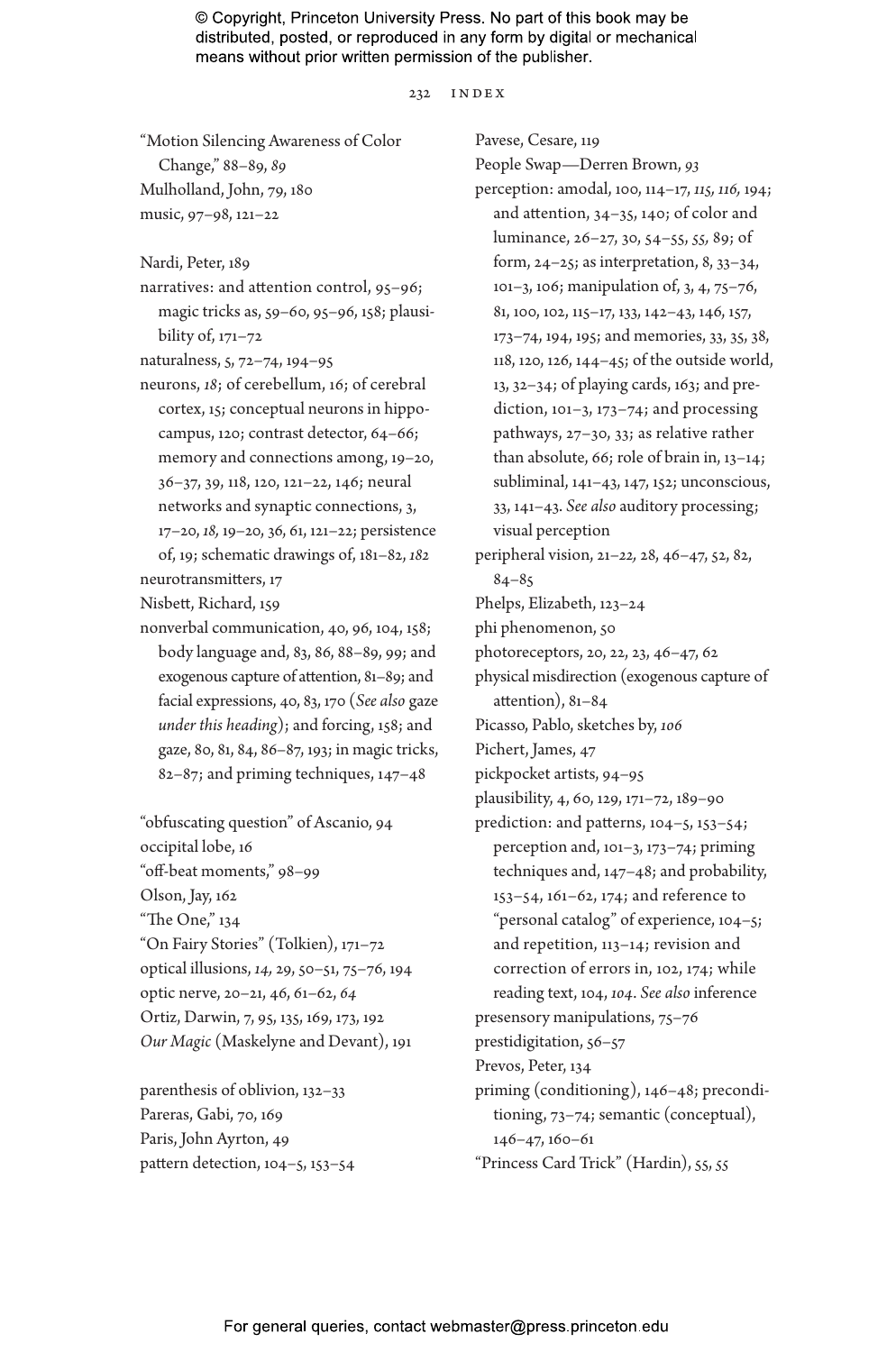#### $INDEX$  233

probability, 153–54, 162 psychics, 6, 56–57, 136–37, 175–76, 187, *188* "The Psychology of Magic and Magic of Psychology" *(Frontiers of Psychology),* 197 Purves, Dale, 103

Quian Quiroga, Rodrigo, 120

Ramachandran, Vilayanur, 25 Ramon y Cajal, Santiago, 19–20 randomness, 153 Raynaly, Edouard-Joseph, 56, 193 Renoir, Pierre, 29 Rensink, Ronald, 162 repetition, 113–14, 194; surprise and, 73–74, 82, 174–75 Repin, Ilya, 47 retinas, 20–21, 23, 46–47, 62 Richard, 193, 194 Richard, Gregory, 195 Robbins, Apollo, 86 Robert-Houdin, Jean Eugène, 8n, 56, 97, 114, 131, 134, 137n, 192–93 rods (photoreceptors), 23 *Rotating Snakes* (Kitaoka), *29* ruses and feints, 73–74

saccades (quick scanning movements), 48, 88 science: magic and scientific experiments, 191–99; magic as, 56–57; and objective reality, 191 Science of Magic Association (SOMA), 197 secrecy, 60, 134, 177, 186, 188–90, 193; and internal life of magic effects, 4, 60 "The Selective Attention Test," *93* semantic memory, *35,* 118, 120–22, 146–47, 160 Seneca, 186 sensory memories, 34, *35,* 37, 49–50, 118 sensory processing: and filtering, 3–4, 25; hearing (*See* auditory processing); and illusion of continuous reality, 3–4 (*See also* inference); seeing (*See* visual processing); as unconscious operation, 32–33

Shalom, Diego, 143 Shannon, Claude, 101 Sharpe, Sam H., 192 short-term memory, 3–4, 53–55, 97, 128, 142; consolidation of, 121, 132–33; limited capacity of, 34, 90–91, 93, 150 Simons, Daniel, 92 simultaneity, illusion of, 91 sleight of hand, 15, 56–57, 144, 164 *Sleights of Mind* (Macknik and Martinez-Conde), 196 "slow magic," 57–58 Slydini, Tony, 73–74 Smith, Tim, 54–55, 81 Smith, Wally, 173–74 Steinkraus, Warren, 189–90 Stromberg, Joseph, 169 subliminal perception, 141–43, 147, 152 Sully, James, 193 surprise: astonishment contrasted with, 174–75; audience and experience of, 174–75; cognitive processing and anticipation, 111–12; and diversion of attention, 84, 92–93; as emotional response to magic, 40, 42, 59, 170–71; and limits to cognitive processing, 3; magic and cognitive dissonance, 2–3, 40; magic tricks and, 2–5, 42, 59, 113, 137–38, 170, 174–75; and memory, 170; repetition and, 73–74, 82, 174–75; sudden contrast and, 82. *See also* prediction "suspension of disbelief," 171–73, 175–76 synaptic connections, 17–20, 36, 121–22 Tamariz, Juan, 2, 7, 94, 132, 133–36, 169, 192 Tanaka, Keiji, 152

Tarbell, Harlan, 79

Teller, 169, 170, 171–72, 185

"Teller Speaks on the Enduring Appeal of Magic" (Stromberg), 169 thaumatropes, 49 *This Business of Living* (Pavese), 119

*This Is Your Brain on Music* (Levitin), 51